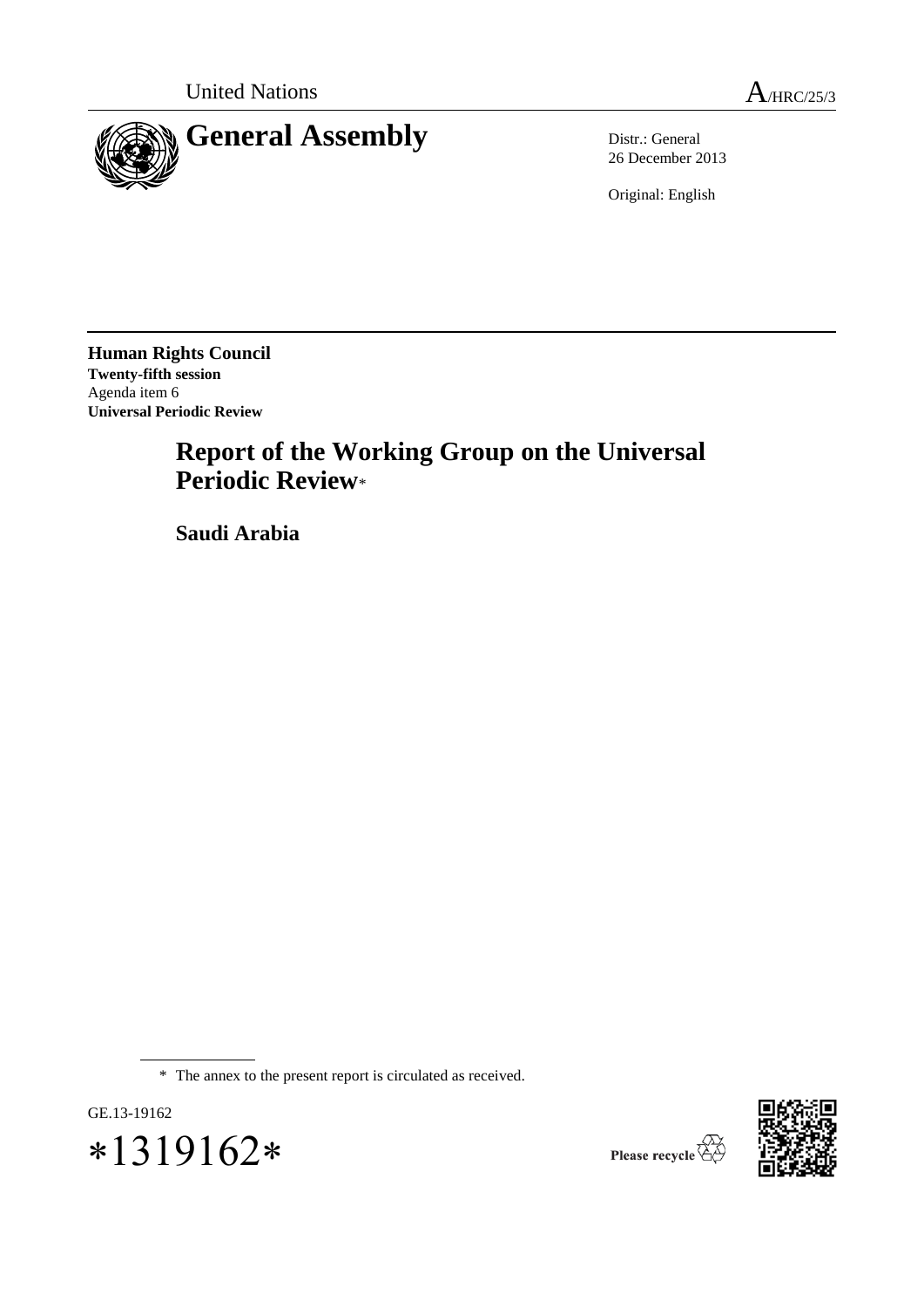# Contents

|       |           | Paragraphs | Page          |
|-------|-----------|------------|---------------|
|       |           | $1 - 4$    | 3             |
|       |           | $5 - 137$  | 3             |
|       | A.        | $5 - 25$   | $\mathcal{R}$ |
|       | <b>B.</b> | $26 - 137$ | 5             |
| Н.    |           | 138-139    | 13            |
| Annex |           |            |               |
|       |           |            | 28            |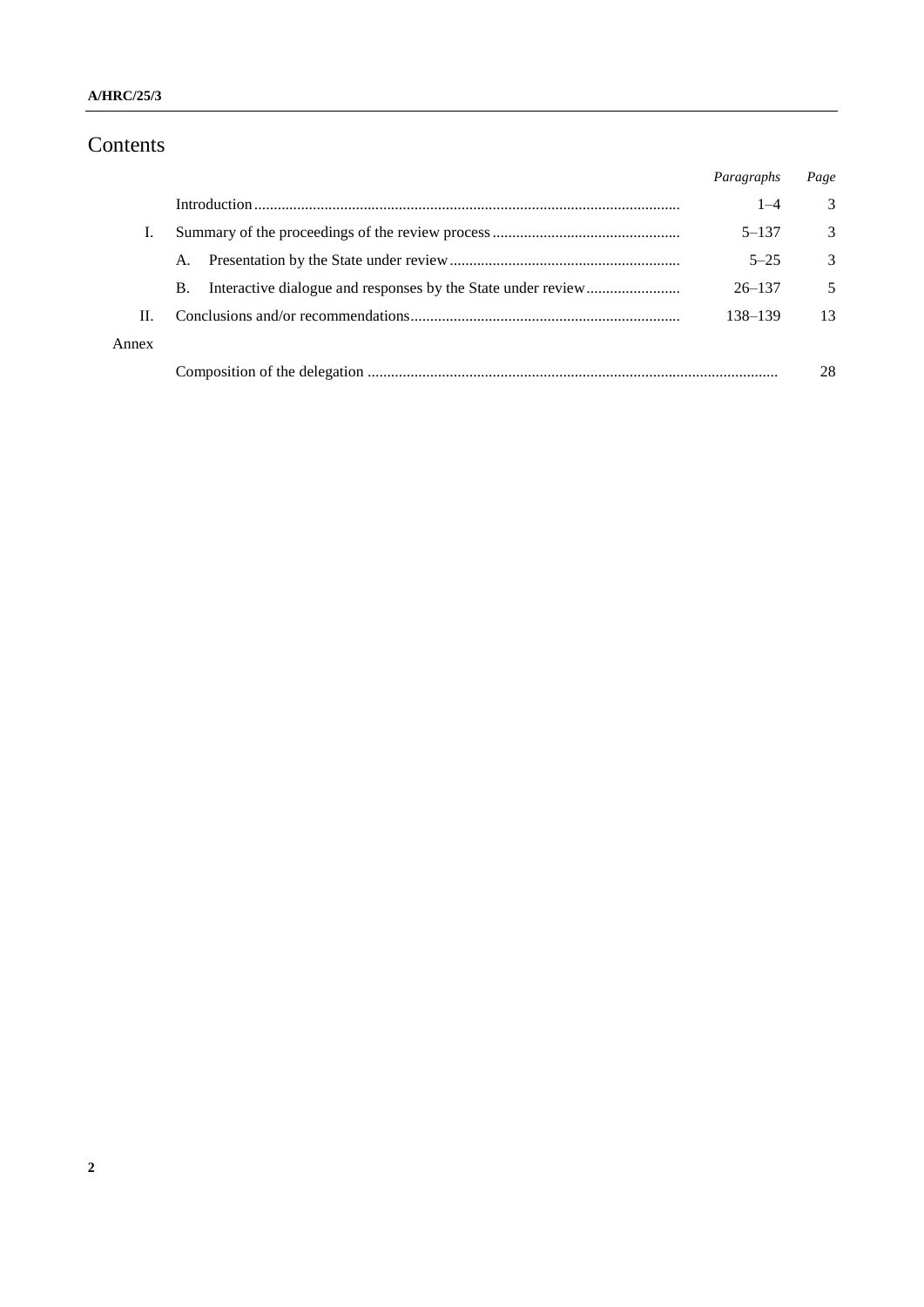# **Introduction**

1. The Working Group on the Universal Periodic Review, established in accordance with Human Rights Council resolution 5/1 of 18 June 2007, held its seventeenth session from 21 October to 1 November 2013. The review of Saudi Arabia was held at the 1st meeting on 21 October 2013. The delegation of Saudi Arabia was headed by His Excellency Dr. Bandar bin Mohammed Aleiban, Chairman of the Human Rights Commission. At its 1st meeting held on 1 November 2013, the Working Group adopted the report on Saudi Arabia

2. On 14 January 2013, the Human Rights Council selected the following group of rapporteurs (troika) to facilitate the review of Saudi Arabia: Japan, Romania and Uganda.

3. In accordance with paragraph 15 of the annex to resolution 5/1 and paragraph 5 of the annex to resolution 16/21, the following documents were issued for the review of Saudi Arabia:

(a) A national report submitted/written presentation made in accordance with paragraph 15 (a) (A/HRC/WG.6/17/SAU/1);

(b) A compilation prepared by the Office of the United Nations High Commissioner for Human Rights (OHCHR) in accordance with paragraph 15 (b) (A/HRC/WG.6/17/SAU/2);

(c) A summary prepared by OHCHR in accordance with paragraph 15 (c) (A/HRC/WG.6/17/SAU/3).

4. A list of questions prepared in advance by Belgium, Czech Republic, Germany, the Netherlands, Norway, Slovenia, Spain, Sweden, the United Kingdom of Great Britain and Northern Ireland and the United States of America, was transmitted to Saudi Arabia through the troika. These questions are available on the extranet of the universal periodic review (UPR).

### **I. Summary of the proceedings of the review process**

#### **A. Presentation by the State under review**

5. The head of the delegation of Saudi Arabia reaffirmed Saudi Arabia's commitment to respect and promote human rights and support the international mechanisms, particularly the UPR.

6. Saudi Arabia reiterated that its endeavours within the Human Rights Council constitute a continuation of its support for the human right to sustainable development in its capacity as a member of the G20 safeguarding the interests of developing countries and advocating measures to mitigate the adverse effects of the global economic and financial crises by enhancing human development programmes, especially in connection with the debt burdens of developing countries.

7. Saudi Arabia noted that it has been honoured to serve the Two Holy Mosques and provide appropriate facilities for pilgrims — to whose welfare it attaches the utmost importance — to practise their religious rites in safety, security and comfort.

8. Saudi Arabia stated that it had prepared its second UPR report in collaboration with government authorities as well as academics, civil society institutions and male and female members of the human rights community.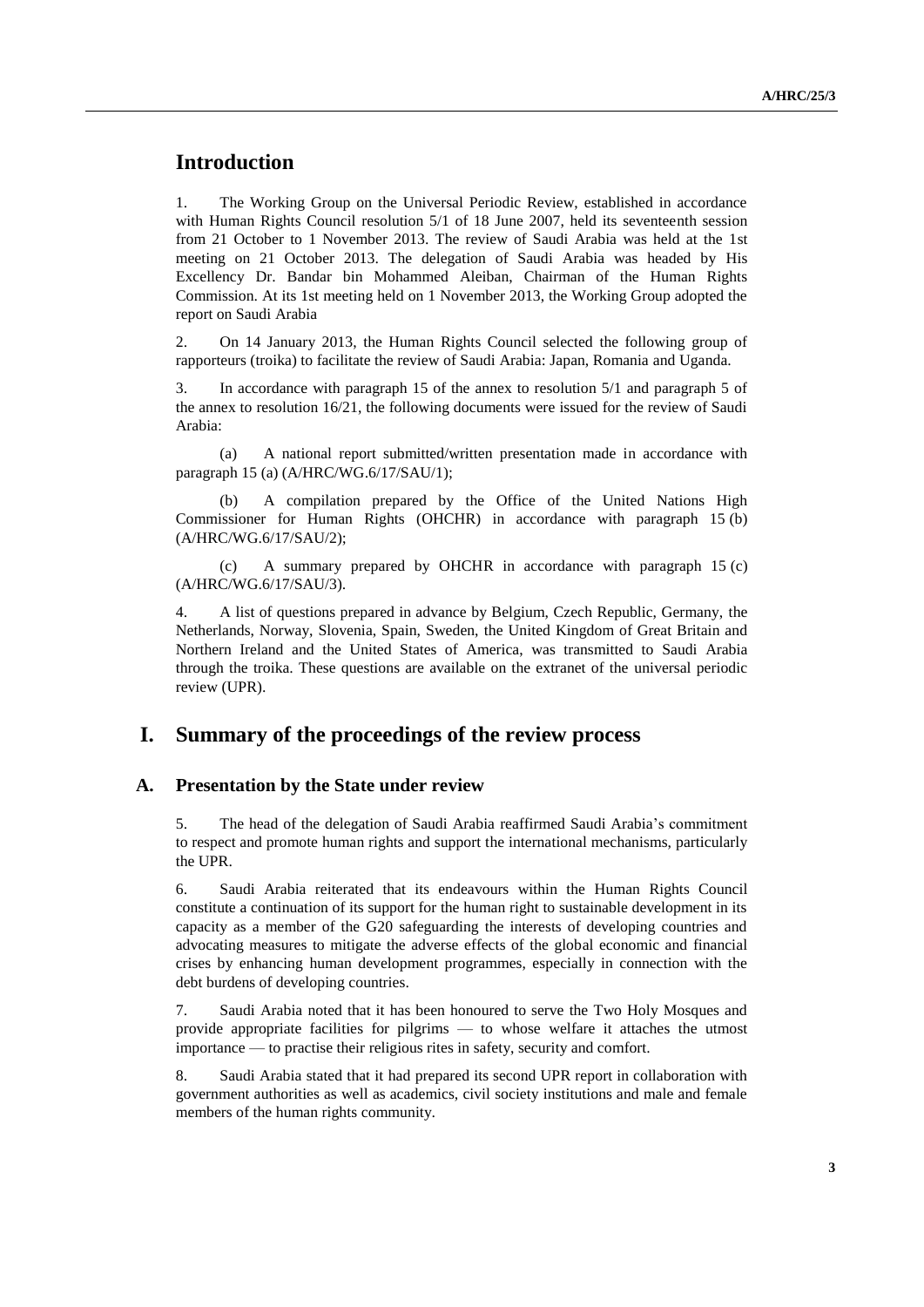9. Saudi Arabia explained that the Basic Law of Governance highlights the lofty principles and values that safeguard human dignity and protect fundamental rights and freedoms by stipulating that governance in Saudi Arabia is based on justice, consultation and equality. The Law also places the State under an obligation to protect human rights in accordance with Islamic sharia.

10. Saudi Arabia said that the independence of the judicial authority is a firmly established principle for the protection of human rights, since justice protects the lives, property, freedoms and rights of citizens. The project initiated by King Abdullah to develop the judicial authority is one of the most significant reform projects, which involves the adoption of statutes for the judiciary and the Board of Grievances.

11. Saudi Arabia reaffirmed that Islamic sharia guarantees fair gender equality and the State's legislation does not differentiate between men and women. Article 8 of the Basic Law of Governance stipulates that governance in Saudi Arabia is based on justice and equality in accordance with Islamic sharia. Hence, women are full citizens in their own right and are endowed with independent financial and full legal capacity under which they enjoy freedom to dispose of their property and manage their affairs in a totally independent manner without seeking permission from anyone.

12. Saudi Arabia highlighted that Saudi women are contributing to national decisionmaking through their membership in the Consultative Council in which they are allocated a minimum of 20 per cent of seats, in addition to their right to vote and stand as candidates in municipal council elections. Women also hold senior posts in the government sector, where the number of female employees rose by about 8 per cent during the last year alone.

13. Saudi Arabia affirmed its commitment to protecting the rights of the child, not only in its capacity as a party to the Convention on the Rights of the Child and the two Optional Protocols thereto, but also in fulfilment of its obligations derived from the provisions of Islamic sharia which seek to ensure the best interests of the child in all circumstances.

14. Saudi Arabia stated that it has taken further steps to protect women and children from violence and abuse through the adoption of numerous measures, including promulgation of the Protection from Harm Act.

15. Saudi Arabia added that it is taking all the non-discriminatory measures necessary to protect the rights of more than 9 million foreign workers. Numerous decisions have been promulgated and control mechanisms have been established to help to safeguard their rights, including:

- An electronic mechanism for the protection of workers' wages;
- Mandatory health insurance;
- Bilateral agreements between Saudi Arabia and the countries of origin of workers, particularly domestic workers.

16. Saudi Arabia ensures that workers are able to report violations and that the new Labour Law is being properly applied. Moreover, cases of forced labour constitute forms of trafficking in persons which are governed by the Suppression of Crimes of Trafficking in Persons Act.

17. Saudi Arabia underscored that its regulations prohibit any religious discrimination in employment and permit workers to perform their religious duties in accordance with articles 61 and 104 of the Labour Law.

18. Saudi Arabia highlighted that it provides general and higher education free of charge and has established an independent commission to evaluate general education with a view to improving its quality and increasing its output.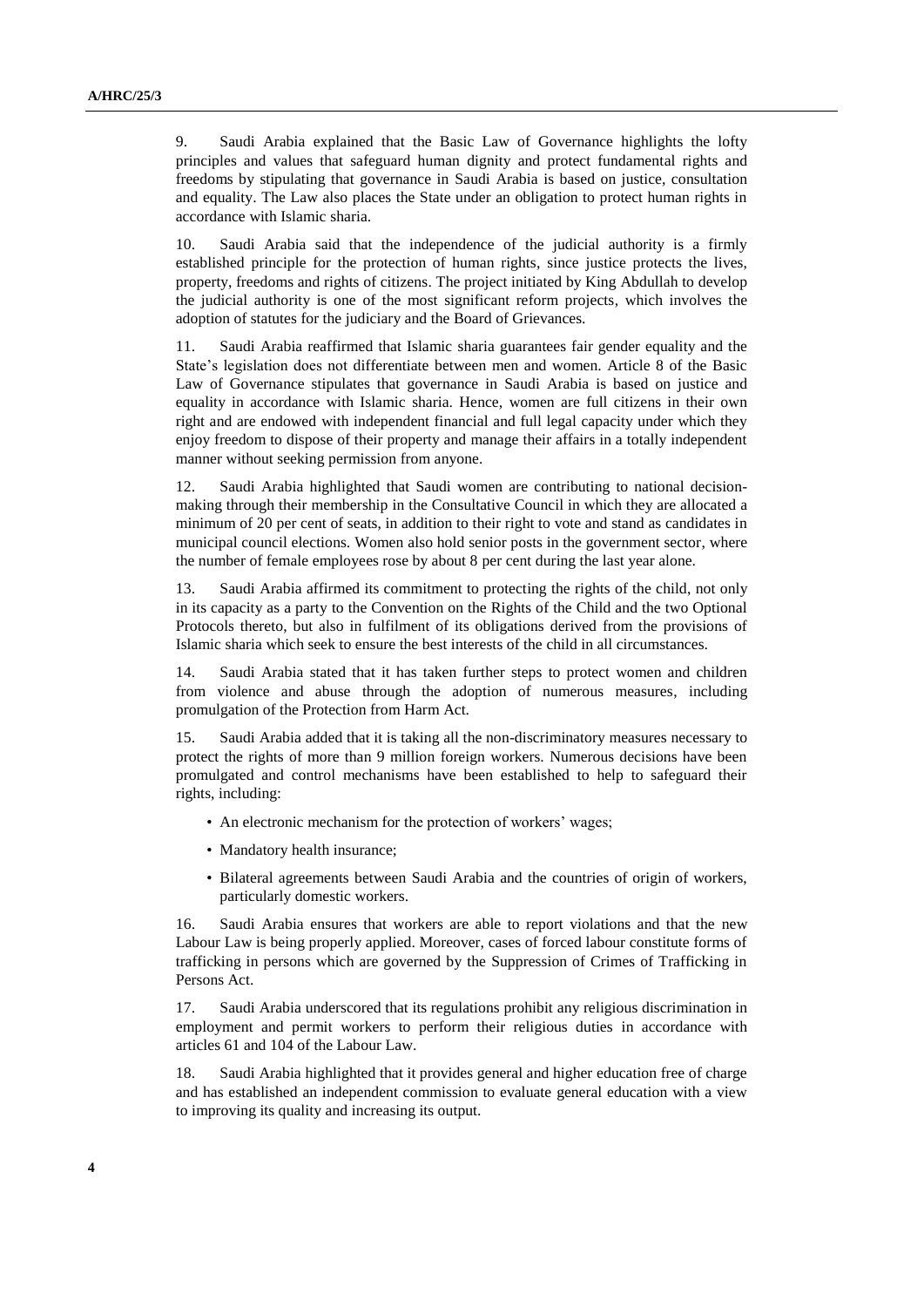19. Saudi Arabia added that in recent years numerous governmental and nongovernmental initiatives have been adopted to create employment opportunities for both genders, as illustrated by wage subsidization programmes, telecommuting, part-time employment, productive family programmes and training programmes for the national labour force aimed at increasing its productivity.

20. With regard to health care, Saudi Arabia stated that primary health-care centres, as well as medical cities and specialized teaching hospitals, have been established.

21. Saudi Arabia has shown concern for social welfare by supporting needy families and providing assistance through programmes targeting all sections of society, especially persons with disabilities.

22. Saudi Arabia stated that it is preparing other periodic reports for presentation to the treaty bodies. Special Rapporteurs and other mandate holders have already been received, and the Kingdom is eager to continue this cooperation with them.

23. Saudi Arabia highlighted that it increased its contribution in support of OHCHR from US\$ 150,000 to US\$ 1 million annually for a five-year period effective from 2012. Saudi Arabia also contributed US\$ 1 million to the United Nations Entity for Gender Equality and the Empowerment of Women.

24. Saudi Arabia reiterated that a Memorandum of Understanding on technical cooperation has been signed with OHCHR to enhance the capacities of the Kingdom's officials in this field.

25. Saudi Arabia informed that, in 2011, it signed an agreement with the United Nations to establish an international counter-terrorism centre (United Nations Counter-Terrorism Centre) and donated \$110 million to fund the centre's operations.

#### **B. Interactive dialogue and responses by the State under review**

26. During the interactive dialogue, 102 delegations made statements. Recommendations made during the dialogue can be found in section II of the present report.

27. Uganda noted the consultation with civil society, the ratification of conventions and the increased enrolment of girls at all educational levels.

28. Ukraine commended accession to a number of international human rights conventions and noted progress in promoting women's advancement in labour market, access to education and political participation.

29. United Arab Emirates noted the high importance given to the protection of children's rights through activities, programmes and initiatives carried out by the National Committee on Children. It asked if the definition of children would be extended to all laws.

30. The United Kingdom of Great Britain and Northern Ireland expressed disappointment that Saudi Arabia has not implemented recommendations from the previous UPR cycle. It regretted Saudi Arabia's failure to meet treaty body reporting deadlines and the lack of access for several Special Rapporteurs.

31. The United States of America noted the "Protection Against Abuse" legislation but expressed concern about employer abuses of foreign workers. It raised concerns about restrictions on freedoms of association, religion and expression, and the lack of due process in security-related cases.

32. Uruguay highlighted the recent accession to international instruments, the gradual legislative process and cooperation with OHCHR.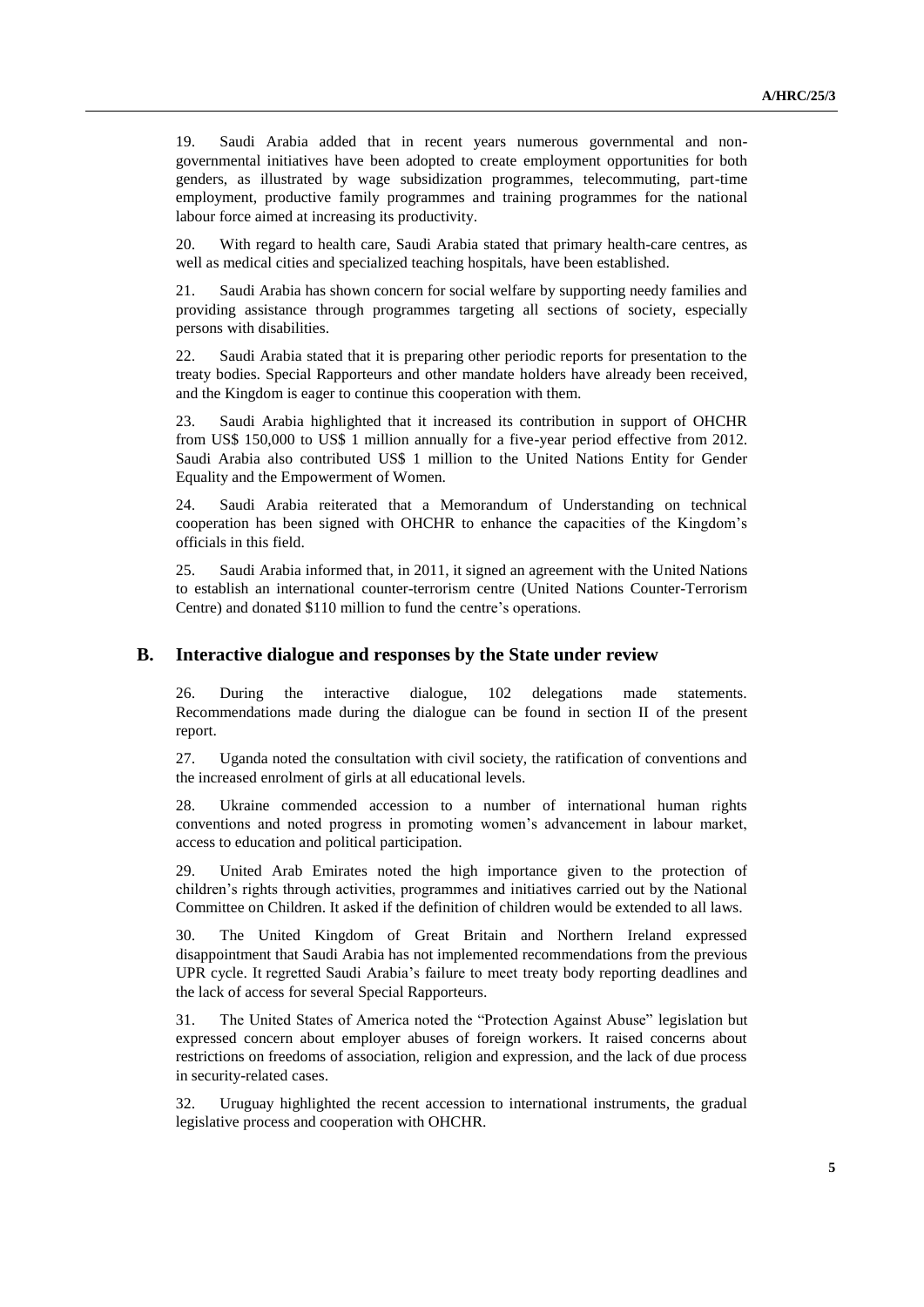33. Uzbekistan welcomed the adoption of laws to strengthen human rights and accession to the Optional Protocols to the Convention on the Rights of the Child on the sale of children, child prostitution and child pornography (OP-CRC-SC) and on the involvement of children in armed conflict (OP-CRC-AC) and International Labour Office (ILO) Minimum Age Convention No. 138. It noted the efforts aimed at the protection of women's rights, the right to education, health care and religious tolerance.

34. Venezuela (Bolivarian Republic of) noted the achievements in health care, primary education and literacy and housing for vulnerable groups.

35. Viet Nam noted with appreciation the achievements in the protection of cultural and social rights. It also welcomed the efforts to eliminate trafficking in persons, anti-corruption and combating discrimination, and highlighted difficulties and challenges.

36. Yemen commended the measures to ensure women's participation as candidates in elections, decision-making and access to managerial positions in employment, and noted measures to protect children from violence.

37. Afghanistan commended Saudi Arabia's accession to a number of international human rights instruments, establishment of the National Anti-Corruption Commission, the Standing Committee on Trafficking in Persons, and various efforts to enhance human rights.

38. Albania recognized Saudi Arabia's commitment to combating human trafficking and terrorism, enhancing women's rights and establishing national human rights mechanisms.

39. Algeria welcomed the laws on domestic workers and accession to OP-CRC-SC and OP-CRC-AC. It commended the measures taken on women's participation in public and political life and the protection of children.

40. Argentina commended improved child literacy rates and reduction in child mortality and legislative progress made as a result of the ratification of OP-CRC-SC and OP-CRC-AC.

41. Armenia noted the establishment of the National Human Rights Education Committee and the increased number of girls in school and women in employment.

42. Australia welcomed the reforms and the establishment of the National Human Rights Commission and expressed concern at the death penalty and breaches of human rights and the rights of the child, and urged further reform to overcome discrimination against women.

43. Austria commended interreligious dialogue, but expressed concern over the lack of due process, absence of a written criminal code, use of the death penalty, corporal punishment and discrimination against women.

44. Azerbaijan commended the judicial and legislative reforms and the establishment of the National Anti-Corruption Commission and the Standing Committee on Trafficking in Persons.

45. Bahrain appreciated the adoption of several policies and initiatives to enhance human rights and requested further information on the role of monitoring bodies and civil society in drafting those regulations. It noted the regulations on domestic workers.

46. Bangladesh noted the efforts made to increase protection of the rights of migrant workers and encouraged Saudi Arabia to continue such efforts. It noted the steps taken to address the situation of the Myanmar community in Saudi Arabia and requested further information on such measures.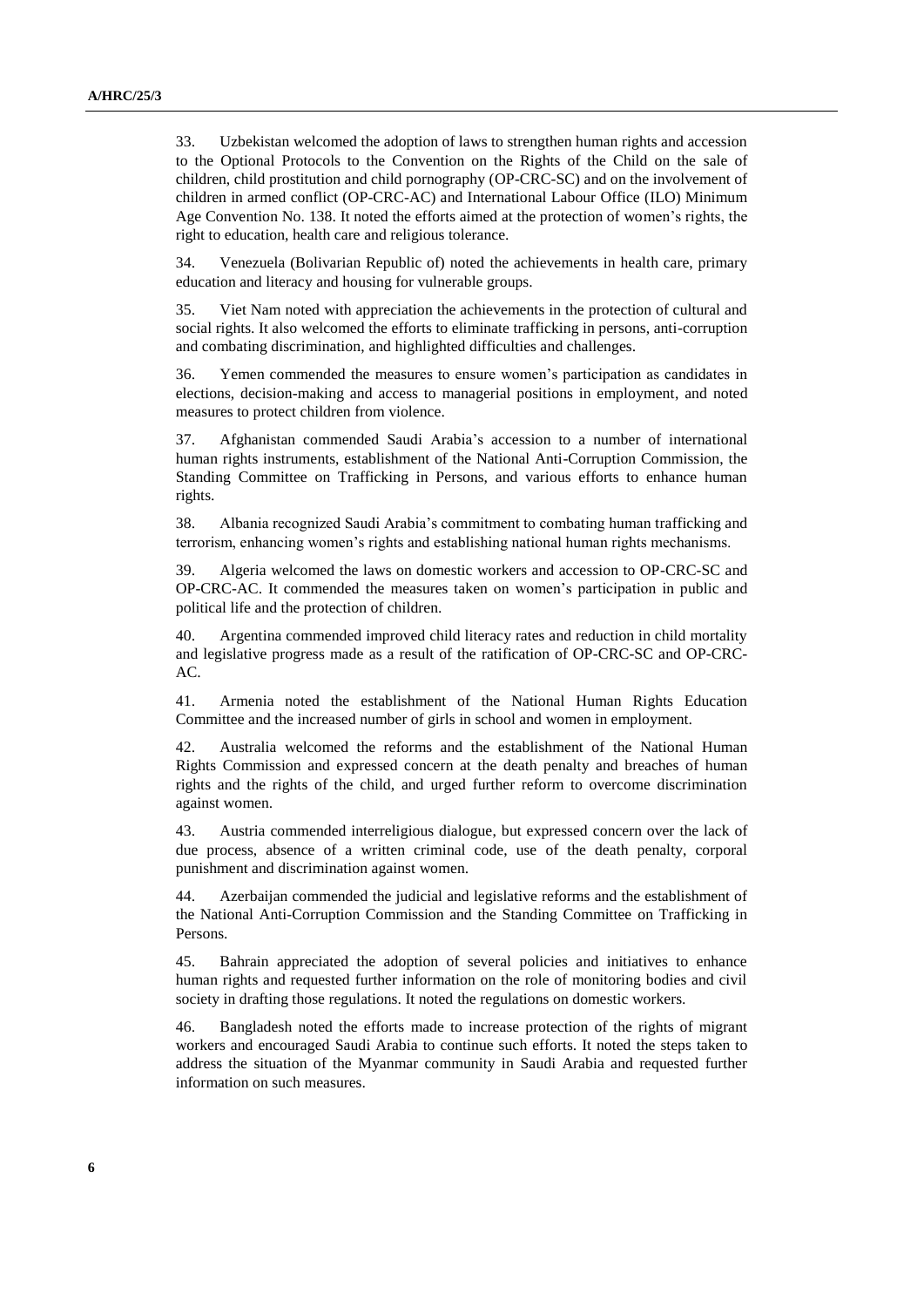47. Belgium expressed concern over several subjects, particularly the situation of women and human rights defenders.

48. Benin noted the steps taken in the areas of education, health, employment, housing, culture, child protection and children's rights.

49. Bhutan noted the adoption of numerous laws and the ratification of two Optional Protocols to CRC.

50. Bosnia and Herzegovina noted with appreciation the establishment of the Human Rights Commission and the ratification of the International Convention on the Elimination of All Forms of Racial Discrimination (ICERD), the Convention against Torture and Other Cruel, Inhuman or Degrading Treatment or Punishment (CAT), the Convention on the Rights of the Child (CRC) and the Convention on the Rights of Persons with Disabilities (CRPD). It asked Saudi Arabia to elaborate on the role of the special commission monitoring the Internet.

51. Brazil welcomed the ratification of OP-CRC-SC and OP-CRC-AC. It remained concerned that Saudi Arabia maintained its restrictive reservations to core international human rights instruments, yet had not ratified the two main human rights covenants.

52. Brunei Darussalam welcomed the strengthening of child's rights and commended Saudi Arabia's initiatives in promoting interreligious and intercultural dialogue.

53. Cambodia welcomed the ratification of the ILO Minimum Age Convention, 1973 (No. 138) and OP-CRC-SC and OP-CRC-AC.

54. Canada enquired about progress with regard to measures taken on national identification documents for women, criminalization of and protection from domestic violence, minimum age for marriage, access to health-care services and freedom of movement of women.

55. Chad appreciated Saudi Arabia's accession to a significant number of international human rights instruments.

56. Chile acknowledged the efforts to advance the promotion and protection of human rights, as demonstrated by the establishment of follow-up mechanisms, and measures for institutional strengthening.

57. China commended the efforts to promote economic, social and cultural rights. It noted programmes to protect the rights of children and achieve the Millennium Development Goals as well as the economic assistance to developing countries. China welcomed efforts to promote dialogue and tolerance among religious groups.

58. Colombia noted Saudi Arabia's commitment to making progress in implementing the recommendations from the first cycle of the UPR.

59. Comoros highlighted the efforts made to promote the education of girls. It invited the authorities to continue and expand the established dialogue on the national human rights situation and OHCHR.

60. Costa Rica noted the progress made in protecting children's rights and health and promoting women's education, in particular the increase in female enrolment in higher education.

61. Saudi Arabia responded to questions and comments.

62. Saudi Arabia reiterated that the education budget for this year accounted for about 28 per cent of the State's general budget.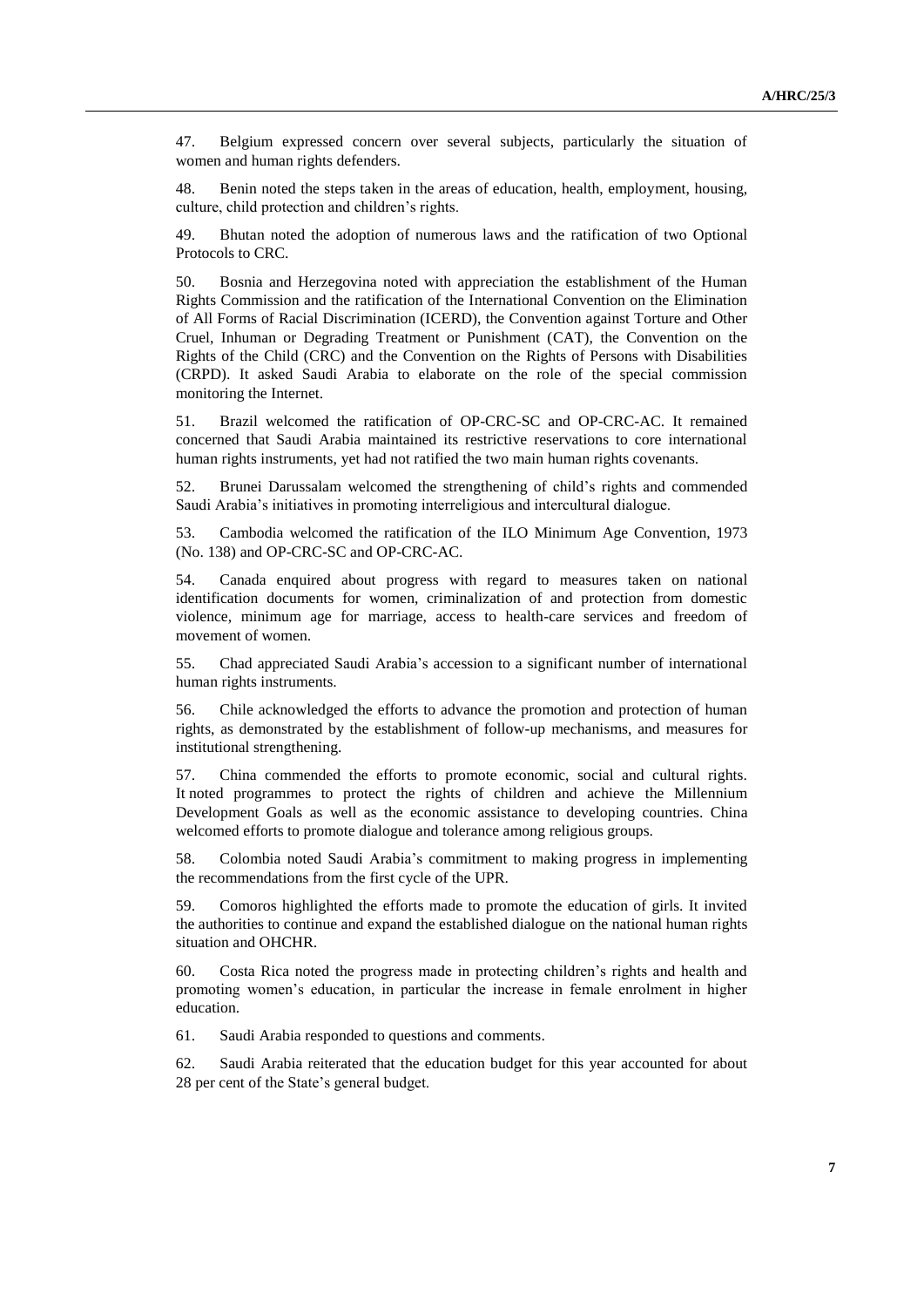63. It reiterated that the Code of Criminal Procedure contained all the safeguards needed to protect the rights of accused persons, such as the right to a lawyer during the investigation and trial, the right to a fair and public trial and the right to be present when the judgement is handed down. The statutory procedures ensure that juveniles are treated in a manner consistent with their age and include admission, immediately after their arrest, to one of the juvenile centres supervised by the Ministry of Social Affairs; placement in detention only if so ordered by a juvenile judge; the stipulation that the criminal investigation officers arresting juveniles must wear civilian clothes; prohibition of placing juveniles in handcuffs; conduct of the investigation and trial proceedings in specialized juvenile centres and in the presence of their guardian and a sociologist; and subjection of all prisons and detention centres to control by the judiciary.

64. Cuba highlighted the positive results achieved in education and the numerous actions and programmes to guarantee health care.

65. Cyprus commended the accession to a number of human rights treaties as well as the project to build the capacity of the judiciary.

66. Czech Republic expressed appreciation for Saudi Arabia's efforts in certain areas of human rights, but regretted that NGOs are not allowed to operate freely in the country.

67. Denmark commended the progress achieved in promoting women's rights. However, it noted with serious concern the severe discrimination against women, including the system of guardianship and domestic violence.

68. Djibouti welcomed the efforts to protect and promote human rights through international cooperation and commended Saudi Arabia on its economic aid to developing countries.

69. Ecuador noted the ratification of OP-CRC-AC and OP-CRC-SC and the advances made in women's participation in public life.

70. Kuwait commended Saudi Arabia's accession to OP-CRC-AC and OP-CRC-SC and ILO Convention No. 138 and commended its cooperation with OHCHR to develop its human rights capacities.

71. Ethiopia acknowledged Government efforts to provide basic services to its people and protect human rights.

72. Finland noted Saudi Arabia's efforts on women's rights. It welcomed the new law on domestic abuse and asked what further measures were being taken to advance the status and rights of women.

73. France welcomed Saudi Arabia's policy to modernize its society and its progress on the role of women in society.

74. Germany asked Saudi Arabia how it ensured equal access for girls to primary education and that they remained in education and what further measures would be taken to protect migrant workers.

75. Greece recognized Saudi Arabia's steps regarding women's rights. It commended the accession to OP-CRC-AC and OP-CRC-SC, and asked for more information on the implementation of those protocols at the national level.

76. Hungary appreciated the signing of the Memorandum of Understanding for technical cooperation with OHCHR as well as efforts on judicial and legislative reforms. It asked whether the powers of its Human Rights Commission would be expanded.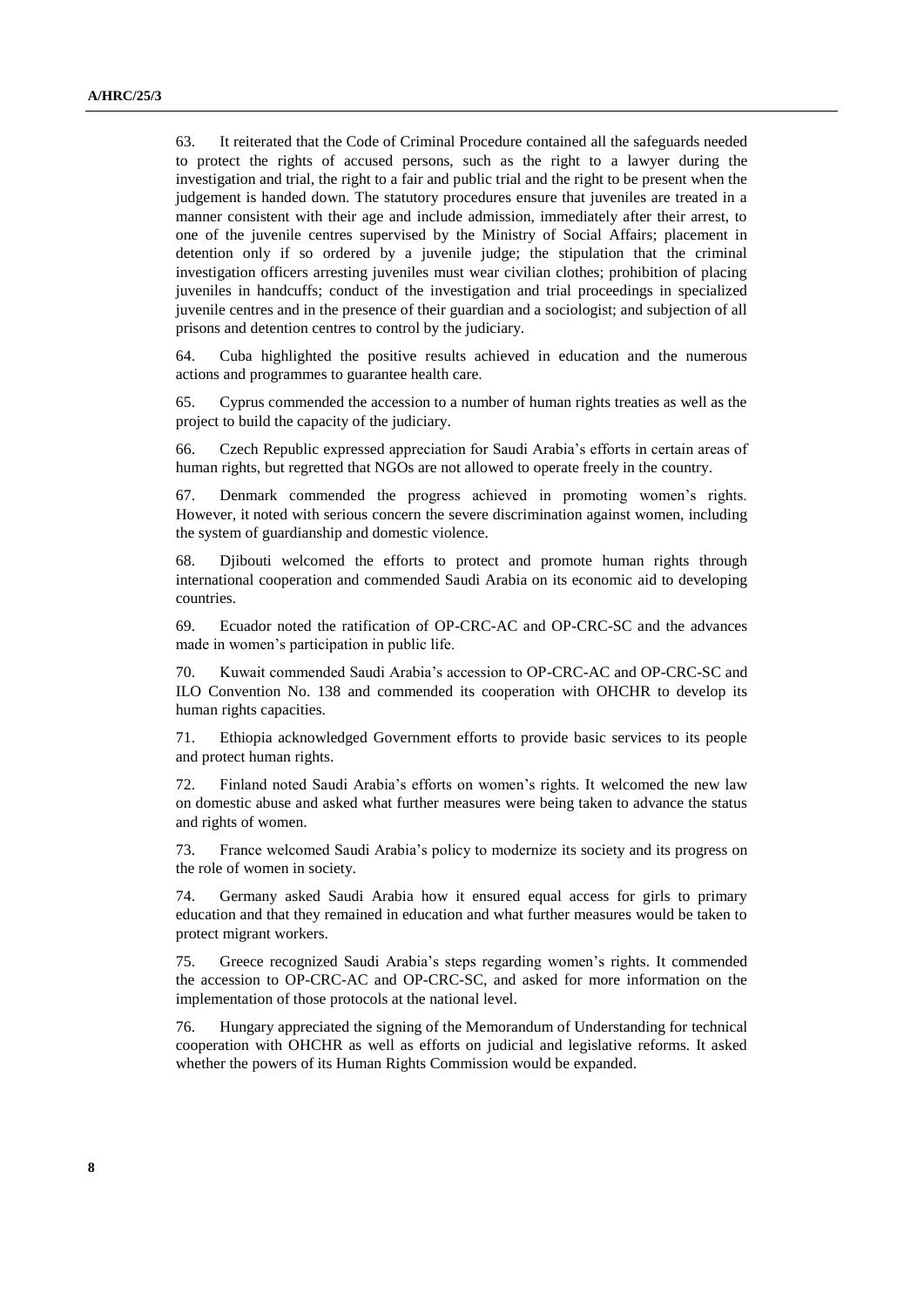77. India commended Saudi Arabia on streamlining the labour situation, advancing the protection of children and the adoption of the Child Protection Act and the signing of two memoranda of understanding with OHCHR.

78. Indonesia expressed appreciation for the steps taken to protect migrant and domestic workers and to protect and enhance women's rights and participation in public, political and social life.

79. Iraq welcomed Saudi Arabia's accession to OP-CRC-SC, OP-CRC-AC and ILO Convention No. 138. It commended the efforts to promote and protect human rights.

80. Ireland was concerned that Saudi Arabia has not enacted a law guaranteeing the right to form civil society organizations, that independent non-governmental organizations could not register and that male guardianship has not been abolished.

81. Italy noted the encouragement to strengthen bilateral dialogue on human rights and welcomed the progress achieved regarding political empowerment of women.

82. Japan welcomed the appointment of women to the Shura Council, the progress in empowering women and increasing their educational opportunities.

83. Jordan commended Saudi Arabia's efforts to promote and protect human rights, particularly protecting children from all forms of violence. It welcomed the measures taken concerning migrant workers and the efforts being made in the legal field.

84. Egypt noted progress in the legal area to promote human rights. It welcomed the work to strengthen the role of women, particularly ensuring their participation in the Shura Council.

85. Kyrgyzstan noted with appreciation Saudi Arabia's cooperation with the OHCHR. It welcomed the adoption of legislation on migrant workers and on combating human trafficking.

86. The Lao People's Democratic Republic noted the measures to prevent human rights violations by promoting greater social awareness and improving the well-being of citizens.

87. Latvia commended Saudi Arabia's efforts to fight domestic violence and its recent adoption of legislation in that regard. It noted its accession to OP-CRC-SC and OP-CRC-AC.

88. Lebanon praised Saudi Arabia for its cooperation and positive approach to the first UPR cycle.

89. Libya congratulated Saudi Arabia on acceding to OP-CRC-SC, OP-CRC-A and ILO Convention No. 138 and continued efforts to promote and protect human rights.

90. Lithuania welcomed the accession to OP-CRC-AC and OP-CRC-SC. It was concerned that a previous recommendation "to enact and implement a law of association" has not been implemented.

91. Malaysia welcomed Saudi Arabia's progress in promoting women's and children's rights and its commitment to protecting integrity and fighting corruption. It commended Saudi Arabia for protecting the rights of visiting pilgrims.

92. Maldives commended Saudi Arabia for encouraging women to participate fully in society and for establishing mechanisms for women's advancement and protection from violence.

93. Mauritania welcomed progress towards equality, justice and socioeconomic prosperity and efforts to enable the participation of women at all levels. It noted initiatives on interreligious dialogue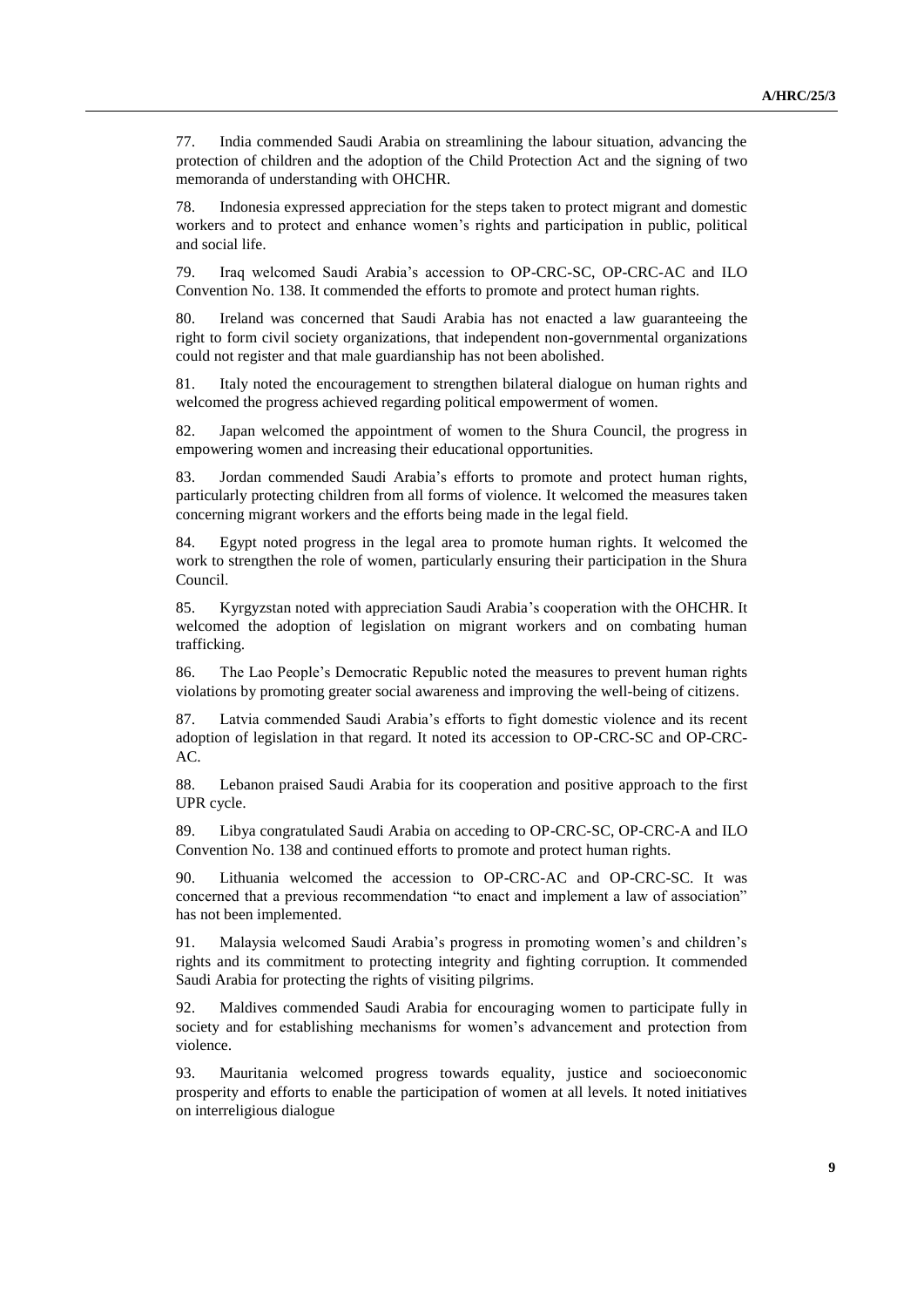94. Mexico hoped that Saudi Arabia would accept visit requests from Special Rapporteurs. It noted the adoption of the law on domestic violence and hoped that efforts to promote women's equal participation would be strengthened.

95. Morocco noted the strengthened national institutional framework and requested information about efforts being made to reduce the number of deaths during childbirth and measures to support women's rights.

96. Nepal welcomed progress made in education, health, employment, housing and social welfare and the priority given to combating discrimination, promoting freedom of expression, judicial and legislative reforms and women's and children's rights.

97. In response to comments and questions, Saudi Arabia noted as follows:

(a) The death penalty is imposed only for the most serious crimes and strict procedures are applied to safeguard human rights when the death penalty is imposed insofar as the judgements are reviewed by 13 judges at the three levels of jurisdiction, in a manner consistent with international standards. Saudi Arabia notes that international law does not prohibit capital punishment if it is imposed in accordance with international standards. It requests States to consider all aspects of this issue in view of the considerable disparity between viewpoints thereon.

(b) The mechanisms to combat violence are actively supported by civil society institutions such as the National Society for Human Rights and the National Family Security Programme. The recently promulgated Protection from Harm Act supplements the procedures applied to deal with cases of family violence and ensures that child victims enjoy all their social, educational and financial rights.

(c) The Kingdom has taken measures to combat terrorism at all local, regional and international levels by conducting security operations and addressing extremist ideology. Although the Kingdom has been a victim of terrorism, the action that it has taken to protect its security has not affected the rights of its people or the administration of justice, since all the measures taken have been consistent with the rules of Islamic sharia as well as the Kingdom's national legislation and international obligations. It has thereby ensured a balance between the requirements of security and human rights. The Kingdom applied counselling and rehabilitation programmes to fight against extremist ideology through the Muhammad Bin Nayef Counselling and Care Centre, and special care has been taken to meet the financial and material needs of the families of detainees.

(d) The situation of around 250,000 Burmese expatriates in Saudi Arabia is being remedied by giving them residency permits which enable them to benefit from social, health and educational services and employment opportunities.

98. The Netherlands expressed concern regarding the continuing lack of many rights for women, despite the appointment of 30 women to the Consultative Council.

99. New Zealand welcomed the efforts to improve the position of women, including in the electoral process. It enquired about steps taken to implement the law criminalizing domestic abuse. It expressed concern about the protection of migrant workers.

100. Nicaragua welcomed the progress made regarding human trafficking, children's rights and gender equality and changes to legislation to allow women to participate in decision-making processes.

101. Nigeria commended the inclusion of civil society in national consultations prior to preparing its second national report and the progress made to promote and protect human rights.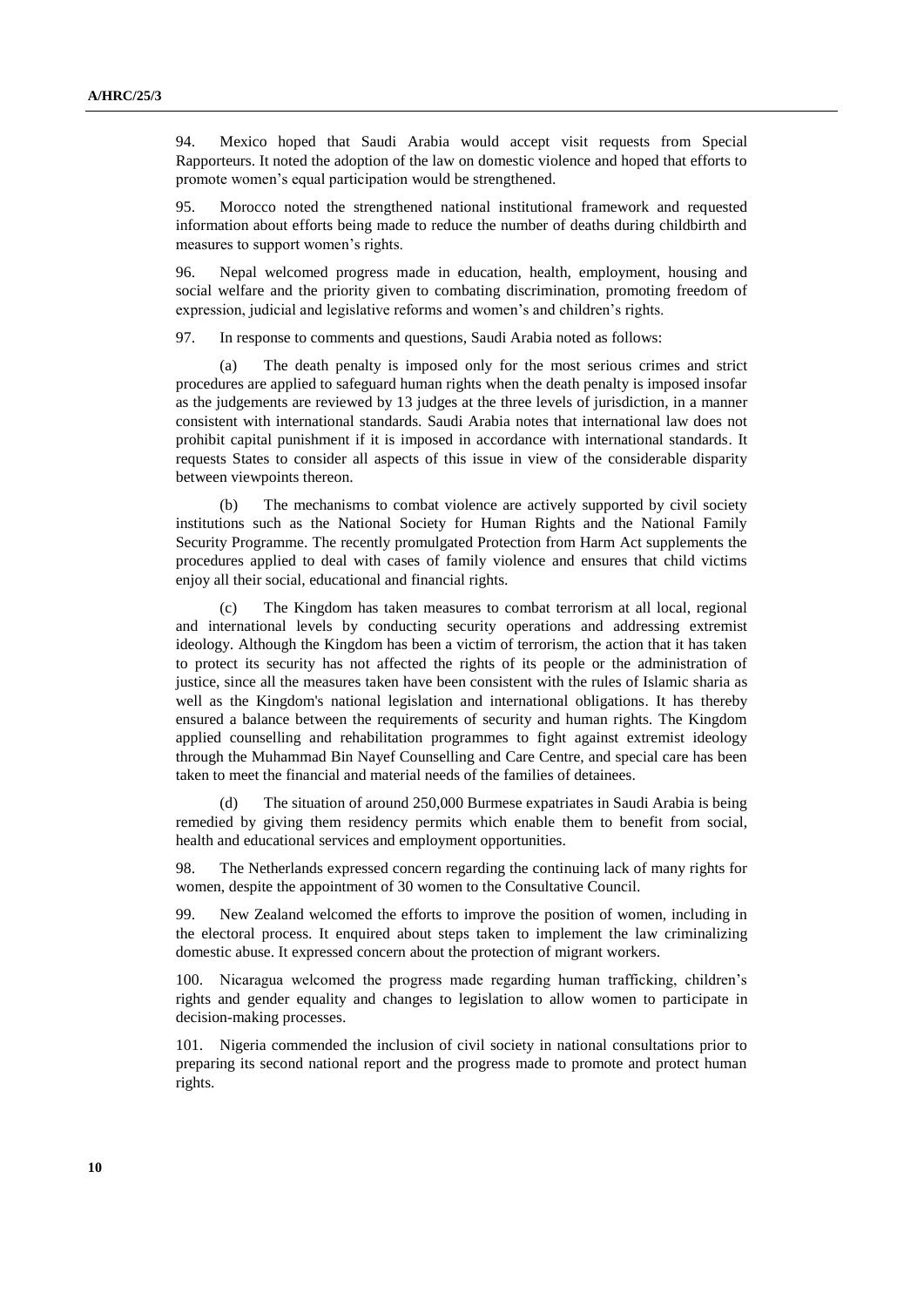102. Norway welcomed the measures to ensure access to work for women and progress in their access to education. Norway expressed concern about the high number of executions and the situation of human rights defenders.

103. Oman noted the progress in the area of housing, access to health services, social services to needy people in schools, education and food. It commended the participation of women in the Shura Council

104. Pakistan welcomed the establishment of new institutions and efforts to protect and promote women's and children's rights.

105. Paraguay welcomed the establishment of national human rights institutions, the ratification of international and regional instruments and national legislation to protect children and promote women.

106. The Philippines commended efforts to combat human trafficking and improve the protection of the rights of migrant workers.

107. Switzerland recalled Saudi Arabia's acceptance of recommendations regarding freedom of expression and discrimination against women. It expressed concern at the use of corporal punishment.

108. Qatar welcomed the laws to combat trafficking and protect the rights and improve the living conditions of migrant workers. Qatar noted the greater participation of women in public life and efforts to protect their rights.

109. The Republic of Korea commended Saudi Arabia's efforts to protect women's rights, including participation in political life, and equal recognition of children of women married to non-Saudi nationals.

110. The Republic of Moldova welcomed the reforms to increase women's participation in politics and encouraged the inclusion of women in decision-making, including at the regional government level.

111. Romania noted progress in achieving the rights of women, children and migrant workers and legislation introduced to combat domestic violence.

112. The Russian Federation welcomed the progress in combating human trafficking and asked about measures undertaken to implement the new law on human trafficking. It also asked if the Government intended to extend the new definition of a child to all laws.

113. Senegal welcomed the measures to protect the rights of migrant workers and women, ensure justice for minors and promote maternal health.

114. Sierra Leone congratulated Saudi Arabia on its progress made through new legislation, institutional reforms and policies and its accession to international treaties.

115. Singapore noted the measures taken to enable women to hold political and public positions. It commended the efforts to combat corruption.

116. Slovakia welcomed Saudi Arabia's accession to OP-CRC-SC and OP-CRC-AC and ILO Minimum Age Convention No. 138. It was concerned about the high number of executions and the reported use of the death penalty for minors.

117. Slovenia commended the positive changes made by Saudi Arabia with regard to human trafficking and discrimination against women, the judicial reforms and its accession to OP-CRC-SC and OP-CRC-AC.

118. Somalia welcomed the high priority given to human rights, the harmonization of sharia law and international human rights law and the advancement of women's rights.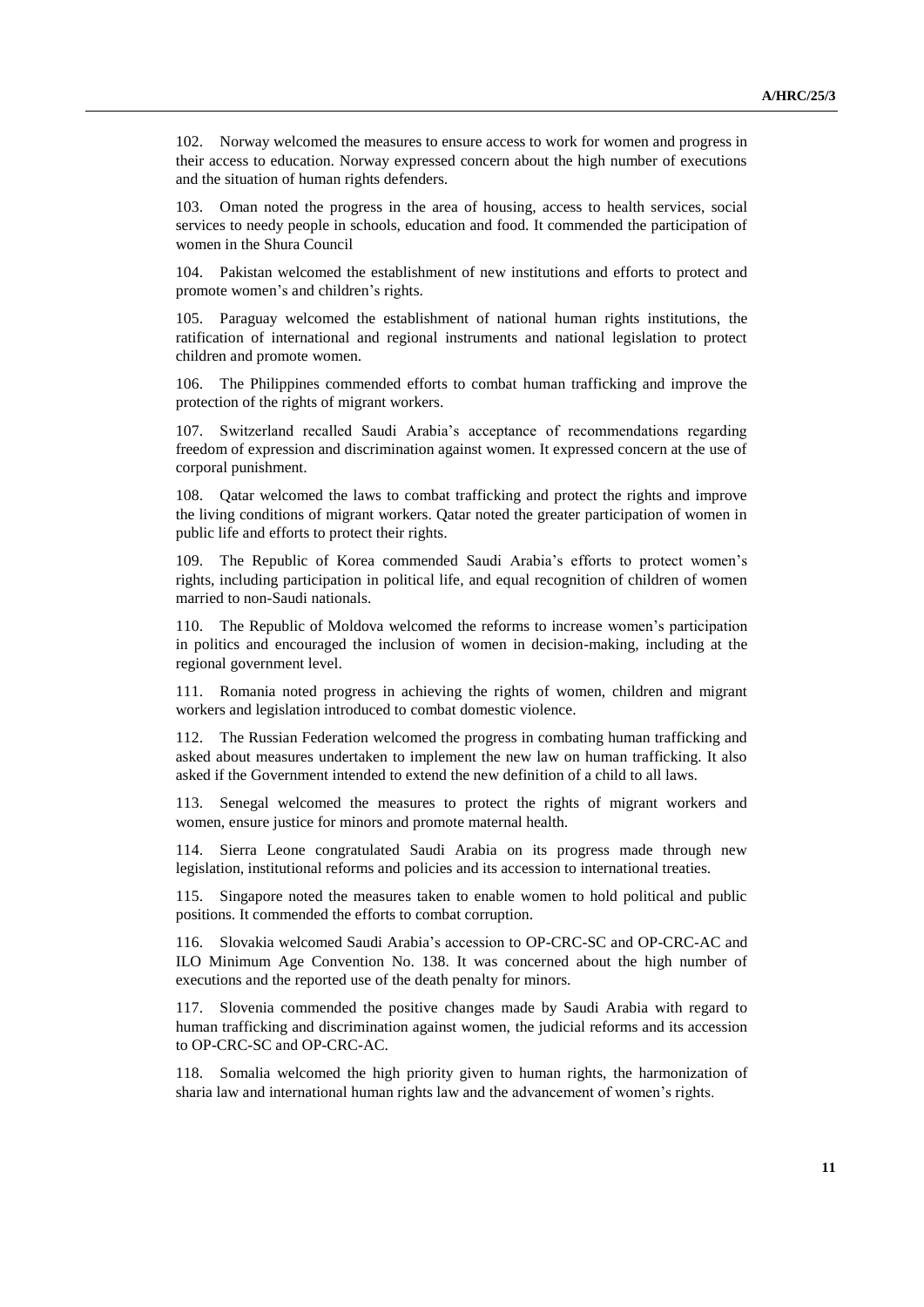119. South Sudan noted the legal and judicial system reforms, particularly in order to increase the participation of women, and welcomed the positive efforts to regulate the situation of domestic workers.

120. Spain regretted that Saudi Arabia had not been able to comply with commitments relating to the rights of persons sentenced to capital punishment, particularly children. It welcomed measures adopted to combat domestic violence.

121. Sri Lanka noted that accession to the International Covenant on Civil and Political Rights (ICCPR) and the International Covenant on Economic, Social and Cultural Rights (ICESCR) was under consideration. It welcomed the efforts to promote women's participation in public life and the rights of domestic workers.

122. The State of Palestine noted efforts to protect and promote human rights, praised the accession to several instruments and welcomed the signing of the Memorandum of Understanding with OHCHR.

123. The Sudan noted that Saudi Arabia has attracted migrant workers, and commended the adoption of human trafficking legislation.

124. Sweden was concerned that the number of executions appear to have increased and asked whether corporal punishment might be abolished.

125. Poland noted the progress in various areas, including attempts to improve the situation of women. It was concerned about the practice of legal male guardianship over women and about sex segregation in the workplace.

126. The Syrian Arab Republic made recommendations.

127. Tajikistan commended the work of Saudi Arabia in improving its judicial system, implementing human rights measures and strengthening the education of women.

128. Thailand commended the adoption of legislation on human trafficking and progress made in women's rights, domestic violence and interfaith and intercultural dialogue.

129. Togo welcomed the Memorandum of Understanding between Saudi Arabia and OHCHR, legislation on human trafficking and domestic workers, and measures aimed at women and children.

130. Tunisia commended the efforts in ratifying a number of international conventions, and the legal and judicial reforms. It encouraged Saudi Arabia to continue its efforts in combating discrimination against women and migrants in areas of health, education and employment.

131. Turkey commended the increased women's empowerment and requested information on measures to promote freedom of expression. It considered the mechanisms to register and monitor migrant workers as positive.

132. Turkmenistan praised the measures adopted with regard to human rights, including new laws and institutions.

133. On the rights of migrant workers, Saudi Arabia highlighted its ratification of the relevant ILO conventions. It stated that many of the issues raised concerning practices affecting the situation of women in the Kingdom are attributable to misconceptions, inaccurate information or erroneous practices that are contrary to the provisions of Islamic sharia and national laws. In order to remedy such modes of behaviour, the State is intensifying its endeavours to promote human rights education as an effective tool to raise social awareness of women's rights and tackle these erroneous practices at their roots.

Saudi Arabia noted that the Ministry of Health is implementing a Decennial Strategy for the period 2010–2020 to provide health care. The Kingdom is implementing a national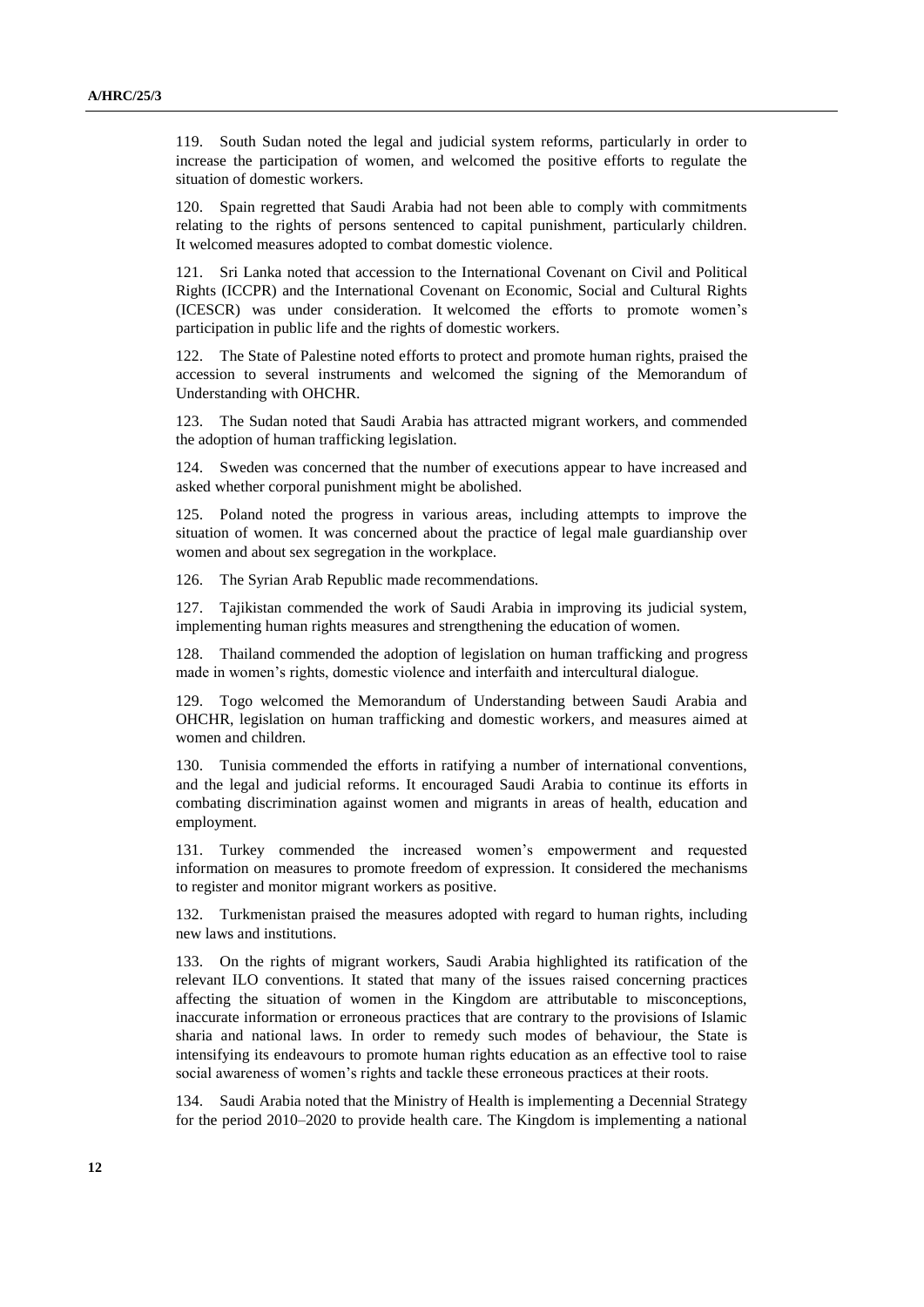plan to disseminate a human rights culture in keeping with its treaty obligations. Human rights concepts such as equality, tolerance and justice are being taught at all stages of education.

135. With regard to the right to freedom of expression, Saudi Arabia stated that Islam is the supreme religious and social authority in the Kingdom. Islamic sharia forbids hate speech, vilification of religion, or "religious insult", and it cannot be said that Kingdom's refusal to permit what is contrary to Islam constitutes, from the legal standpoint, a violation of freedom of opinion and expression under the Universal Declaration of Human Rights. Article 29, paragraph 2, of the Declaration sets limitations on individual rights and freedoms subjecting them to morality, public order or general welfare. This provision is in harmony with article 39 of the Kingdom's Basic Law of Governance which stipulates that "… all vehicles of expression shall abide by the principles of courtesy and the State's legislation … shall help to enlighten the Nation, bolster its unity and prohibit anything that is conducive to sedition or disunity, detrimental to the security of the State and its public relations or prejudicial to human rights and dignity". Freedom of expression is relative and may be subject to restrictions as required by law; by virtue of its awareness of the interests of its people, the State is in the best position to determine the need for any restrictions on freedom of expression.

136. The Kingdom of Saudi Arabia rejected fully all false accusations in the statement made by one delegation as it considered them an attempt to conceal the truth about the violations of human rights that have been committed against the Syrian people. The head of delegation emphasized that the Kingdom kept and will keep its doors open to all pilgrims from all countries, without politicizing any requests for hajj; by this he rejected these accusations, such as denying the Syrian pilgrims who have already performed their hajj and are either still in the country or have finished their rituals and are on their way back to their country. The head of delegation also stressed that the Kingdom fulfills its international obligations.

137. Saudi Arabia concluded by emphasizing the importance given to the UPR process and the Kingdom's commitments in adhering to its international human rights obligations by studying all the comments and recommendations, by responding to them in due time.

### **II. Conclusions and/or recommendations**\*\*

138. **The following recommendations will be examined by Saudi Arabia which will provide responses in due time, but no later than the twenty-fifth session of the Human Rights Council in March 2014:**

138.1. **Invite Saudi Arabia to accede to other international human rights instruments (Benin);**

138.2. **Ratify the main human rights instruments to which it is not yet a party (Togo);**

138.3. **Continue the study of and the necessary measures to create an adequate climate so as to accede to international human rights instruments to which the country is not yet State party (Cuba);**

138.4. **Accede to ICCPR (Sweden);**

138.5. **Accelerate its accession to the ICCPR and ICESCR (Tunisia);**<sup>1</sup>

<sup>\*\*</sup> The conclusions and recommendations have not been edited.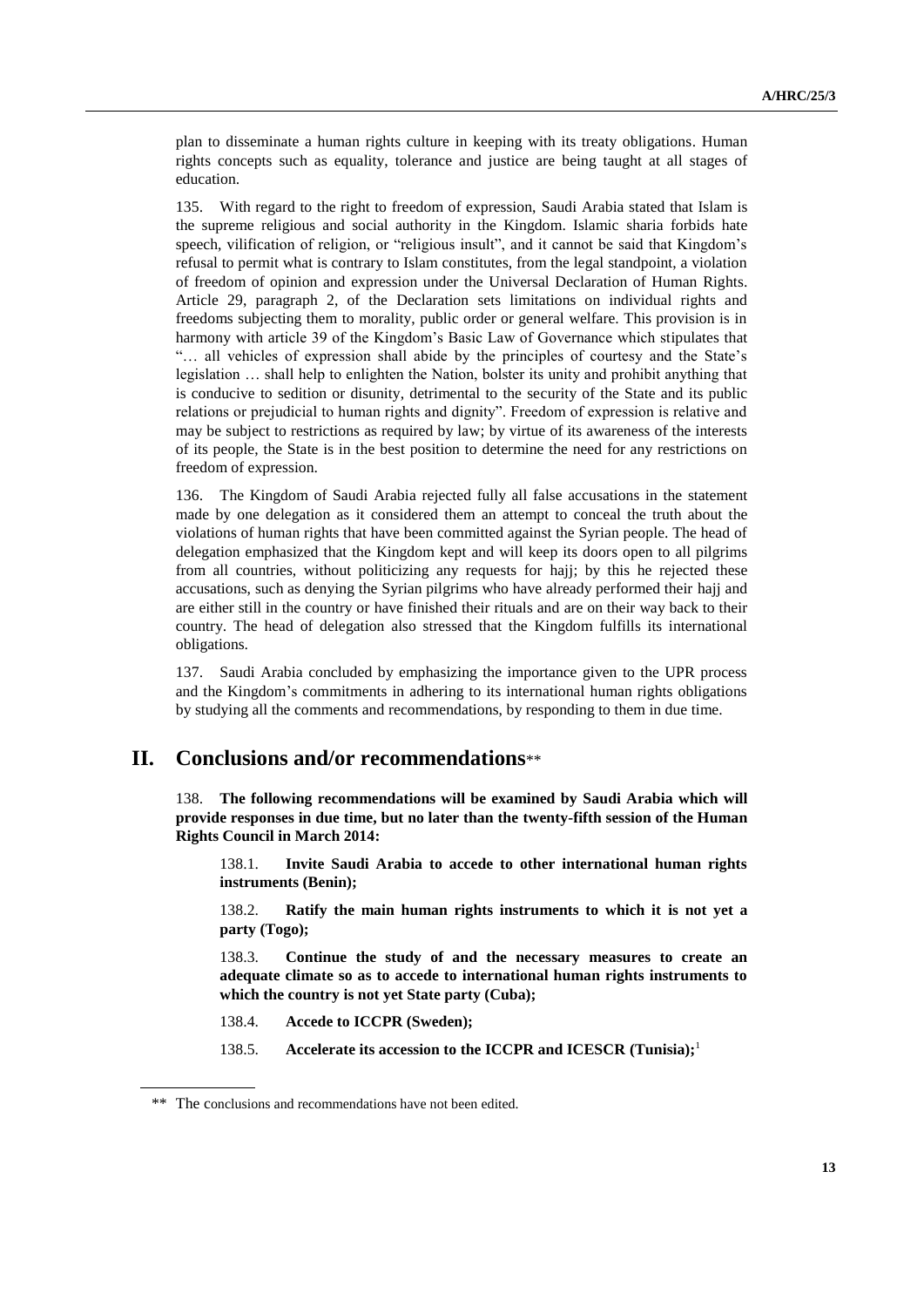138.6. **Consider ratifying OP-CAT (Tunisia);**<sup>2</sup>

138.7. **Make further advances through the accession to ICCPR; ICESCR, OP-CAT and OP-CEDAW (Czech Republic);**

138.8. **Ratify the ICCPR, ICESCR, OP-CAT and OP-CEDAW, and sign the third Optional Protocol to CRC on a communications procedure (Albania);**

138.9 **Continue exploring possibilities to extend its international commitments, in particular to consider ratification of ICCPR and the Rome Statute of the International Criminal Court (Latvia);**

138.10. **Put forward its utmost efforts to become a party to core international human rights treaties, such as ICESCR, ICCPR and OP-CEDAW (Republic of Korea);**

138.11 **Continue efforts aimed at acceding to other international conventions, especially ICCPR and ICESCR (Iraq);**

138.12. **Continue the consideration of ratification of the main international instruments on human rights, notably the ICESCR and ICCPR (Romania);**<sup>3</sup>

138.13. **Consider ratifying without reservations the ICCPR and the ICESCR and to review and lift all reservations to several human rights conventions that are contrary to the objectives and purposes of the treaties (Slovenia);**

138.14. **Expedite ratification of the ICCPR and ICESCR as was accepted by the Government at the first UPR (Maldives);**

138.15. **Expedite the considerations to become a party to the ICCPR and ICESCR (Thailand);**

138.16. **Ratify the ICCPR and ICESCR (France) (Lithuania);**

138.17 **Consider early ratification of the ICCPR and ICESCR (Japan);**<sup>4</sup>

138.18. **Consider ratifying the ICCPR and the ICESCR (Spain);**<sup>5</sup>

138.19. **Consider ratifying ICCPR, ICESCR as well as the ICRMW (Paraguay);**<sup>6</sup>

138.20. **Consider ratifying more core human rights conventions, including the ICRMW (Philippines);**

138.21. **Consider ratifying or accede to the Rome Statute of the ICC, to implement it fully at the national level, and accede to the Agreement on Privileges and Immunities (Slovakia);**<sup>7</sup>

 $1$  The recommendation as read in the interactive dialogue " Accelerate its accession to the ICCPR, ICESCR, OP-CAT, and the Rome Statute".

<sup>&</sup>lt;sup>2</sup> The recommendation as read in the interactive dialogue "Accelerate its accession to the ICCPR, ICESCR, OP-CAT, and the Rome Statute".

<sup>&</sup>lt;sup>3</sup> The recommendation as read in the interactive dialogue "Continue the ratification the main international instruments on human rights, notably the ICESCR and ICCPR".

<sup>&</sup>lt;sup>4</sup> The recommendation as read in the interactive dialogue "Ratify the ICCPR and the ICESCR".

<sup>&</sup>lt;sup>5</sup> The recommendation as read in the interactive dialogue "Ratify the ICCPR and the ICESCR"

<sup>6</sup> The recommendation as read in the interactive dialogue "Ratify ICCPR, ICESCR as well as the ICRMW".

<sup>7</sup> The recommendation as read in the interactive dialogue "Ratify or accede to the Rome Statute of the ICC, to implement it fully at the national level, and accede to the Agreement on Privileges and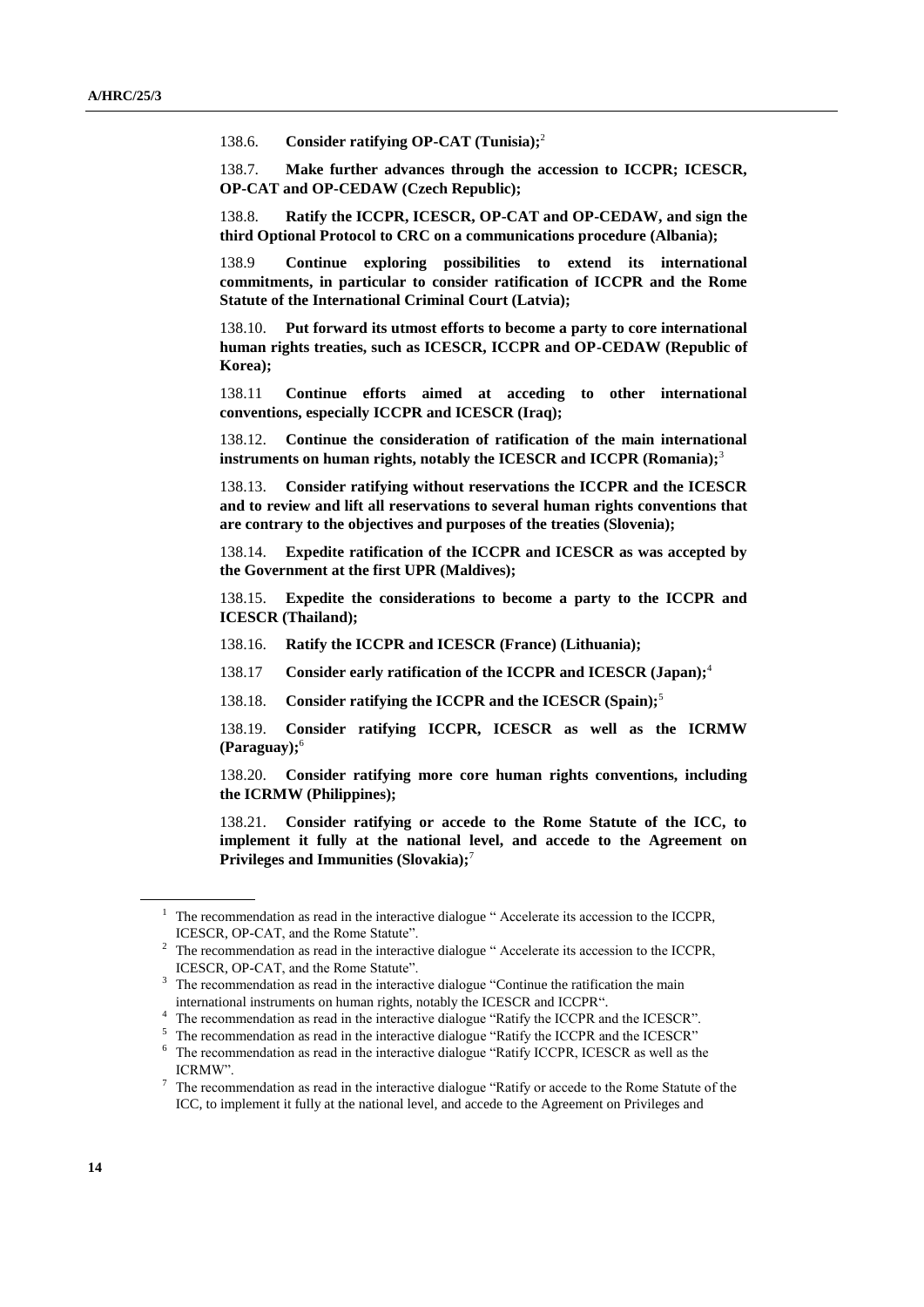138.22. **Accede to the Rome Statute as well as the Agreement on Privileges and Immunities of the International Criminal Court (APIC) (Uruguay);**

138.23. **Ratify ILO Freedom of Association and Protection of the Right to Organise Convention (No. 87); ILO Right to Organise and Collective Bargaining Convention (No. 98);, and ILO Minimum Age Convention (No. 138) (Uruguay);**

138.24. **Make further advances through withdrawing its reservations to CEDAW, CRC and CERD (Czech Republic);**

138.25. **Withdraw the reservations to CEDAW (France); withdraw the general reservations to CEDAW (Spain); lift the general reservation to CEDAW and amend national legislation accordingly (Austria); continue implementing the 2008 recommendations by the Committee on CEDAW on remaining issues, in particular the withdraw of the general reservations to CEDAW (Finland);**

138.26. **Consider ratifying the Optional Protocol to CEDAW (Spain);**<sup>8</sup>

138.27. **Continue to work to harmonize its legal framework with the international instruments to which it is a State party (Nicaragua);**

138.28. **Continue its ongoing review of national laws to ensure that they are in line with its international human rights law obligations (Turkmenistan);**

138.29. **Continue reforms with a view to ensuring the promotion and the enjoyment of human rights for the Saudi people (Benin);**

138.30. **Enact and strengthen laws providing the right to education, and take effective measures to protect the rights of the child (Maldives);**

138.31. **Continue to strengthen domestic legislation to promote and protect the rights of women, children, domestic workers and the migrant workers (Bhutan);**

138.32. **Continue its efforts towards aligning its national legislation to international human rights law and, in this regard, lift the general reservation to CEDAW and reconsider policies which limit the rights of women to act as autonomous and equal members of the Saudi society (Brazil);**

138.33. **Criminalize feminicide in accordance with international standards and comply in general with CEDAW general recommendation No. 19 (Ecuador);**

138.34. **Abolish, modify or introduce legislation, measures and practices to ensure the effective elimination of all forms of legal discrimination against women and to allow for their full participation in society, including in decisionmaking and political processes, on an equal basis with men (Canada);**

138.35. **Introduce and implement a law prohibiting all child, early and forced marriages, including the introduction of a legal minimum age of majority for marriage, and other measures to safeguard and enforce women's rights relating to marriage, choices and free and full consent (Canada);**

Immunities".

<sup>&</sup>lt;sup>8</sup> The recommendation as read in the interactive dialogue "Ratify its Optional Protocol".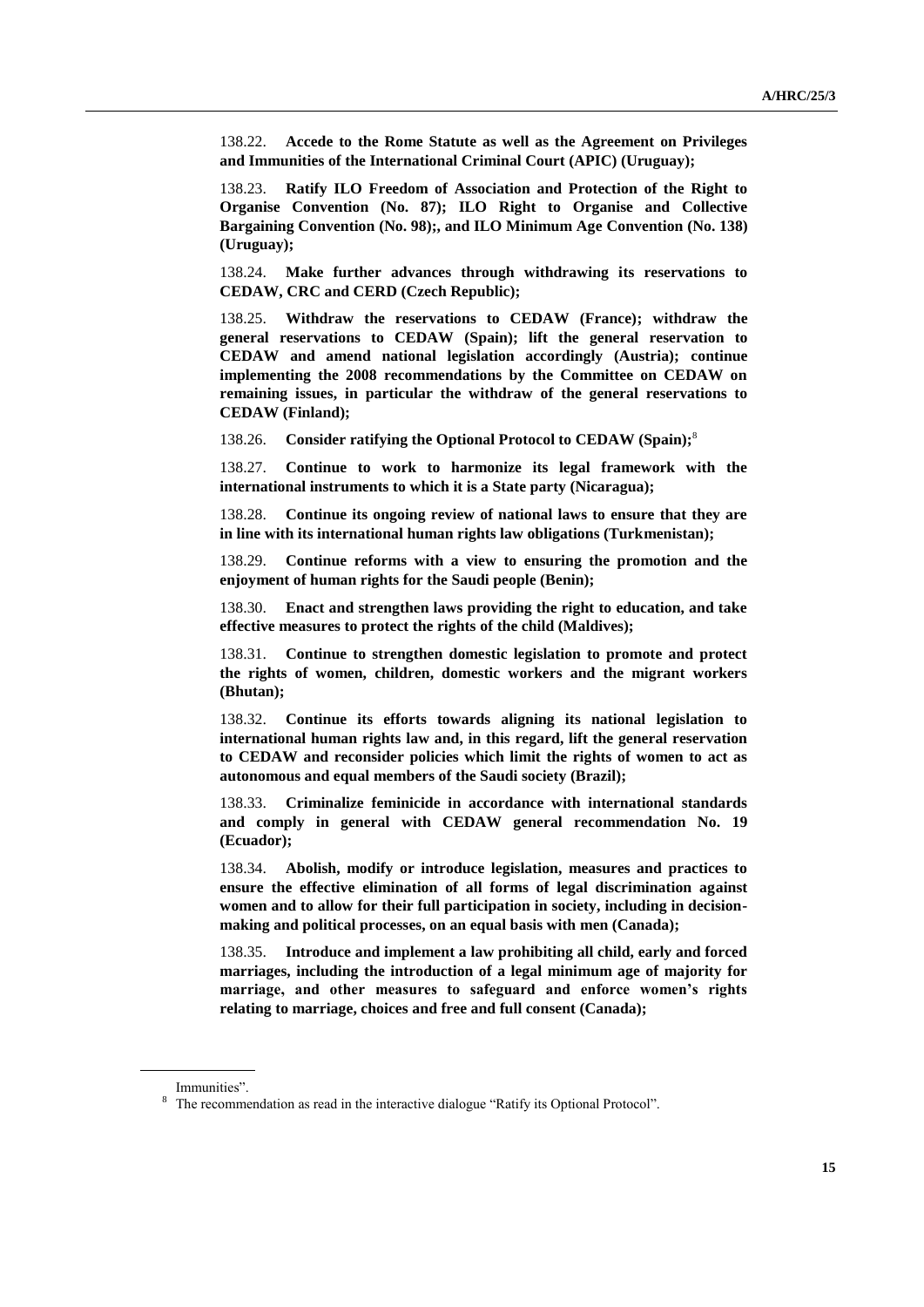138.36. **Introduce a minimum marriage age of 18 years for both men and women (Germany);**

138.37. **Codify its criminal law to bring it into line with international law and standards, and ensure it is applied effectively by an independent and impartial judiciary (United Kingdom of Great Britain and Northern Ireland);**

138.38. **Adopt a penal code, consistent with international human rights standards (Slovenia);**

138.39. **Promulgate a criminal code and amend the law of criminal procedure to comply with international human rights law (Austria);**

138.40. **Promulgation of a penal code that clearly defines criminal offences and the establishment of a moratorium on executions of persons having committed crimes under the age of 18 (Brazil);**

138.41. **Consider, within the context of continuing its judicial and legislative reforms, elaborating and adopting a Criminal Code that ensures equal and objective judgement of crimes (Hungary);**

138.42. **Adopt a criminal code which clearly defines a number of criminal offences that affect women and girls, and which includes clear guidelines on enforcement mechanisms, monitoring and coordination bodies, and sanctions for perpetrators (Chile);**

138.43. **Take steps to bring the criminal and criminal procedure systems in line with international standards, including through the adoption of a penal code that clearly defines the relevant offences and corresponding penalties (Costa Rica);**

138.44. **Continue efforts regarding the rights of the child especially in relation to combating child trafficking (Greece);**

138.45. **Draft and implement a penal code and amend the Law of Criminal Procedure to comply with all its obligations under international law, including prohibitions on judicially sanctioned corporal punishment and the execution of juvenile offenders (Canada);**

138.46. **Enhance legislative reforms amongst others by taking measures to ensure in the short term, as well as legally and in practice, the registration of fully independent human rights NGOs (Netherlands);**

138.47. **Adopt laws to protect freedoms of association, expression and religion, and give all individuals a legal basis to form NGOs without interference (United States of America);**

138.48. **Accelerate the issuance of civil society regulations to activate civil work in the areas of protecting and promoting human rights and develop the capacities of the workers in the area of human rights and guarantee their work in freedom and independence (State of Palestine);**

138.49. **Adopt an NGO law which should take into account the views of civil society stakeholders and provide an enabling framework for the development of civil society in Saudi Arabia (Germany);**

138.50. **Set a time frame for the enactment and implementation of a law on associations which respects international human rights standards (Ireland);**

138.51. **Intensify its efforts to pass a law on associations (Lithuania);**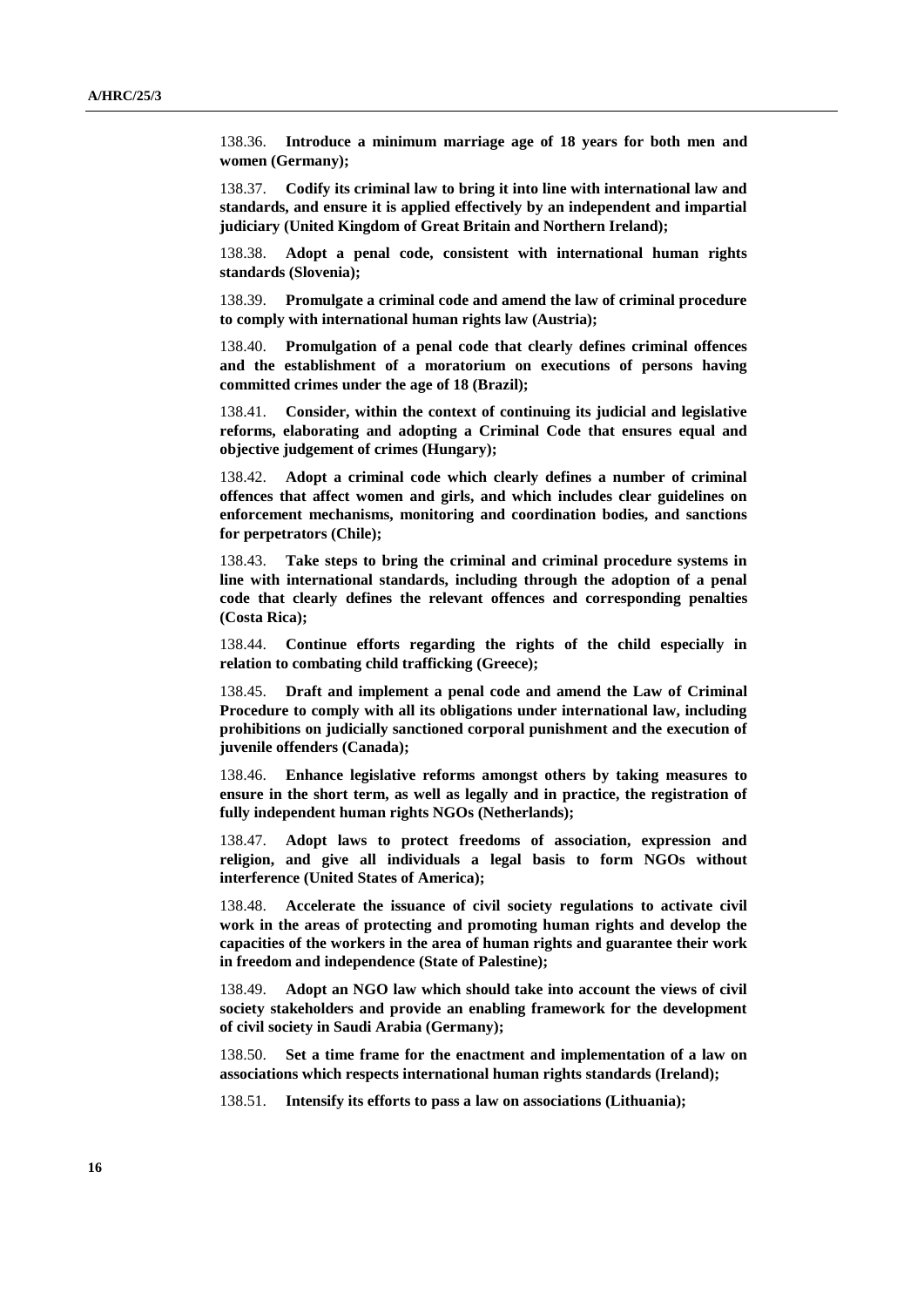138.52. **Revise the 2011 law in order to guarantee freedom of opinion and expression, as well as freedom of association and peaceful assembly (France);**

138.53. **Bring its domestic legislation in line with the rights to freedom of expression, association and assembly, and to enact and implement a law of association enabling all NGOs to operate legally, without harassment and undue government interference (Czech Republic);**

138.54. **Take measures to foster an enabling environment for civil society, including through enacting and implementing before the next UPR a law on associations to allow for the legal creation and registration of independent civil society associations and organisations (Canada);**

138.55. **Consider legislating a special personal status law that would contribute to the strengthening of women's rights (Morocco);**

138.56. **Adopt legal measures to criminalize violence against women (Spain);**

138.57. **Continue work towards the improvement of women's rights. In particular, incorporate in law the principle of equality between men and women and ban child marriage (Sierra Leone);**

138.58. **Further consider incorporating in relevant laws the principles of equality between women and men and where such principle exists, to campaign for greater understanding and awareness among the general public and officials for the effective implementation of such laws (Thailand);**

138.59. **Establish a national human rights institution in accordance with the Paris Principles (Uruguay);**

138.60. **Continue efforts to strengthen institutional and legal basis for the protection of human rights (Uzbekistan);**

138.61. **Develop the culture of human rights on the basis of awarenessraising work and educational program (Uzbekistan);**

138.62. **Continue positive efforts to increase a culture of human rights principles (Cuba);**

138.63. **Strengthen the state of law and good governance in harmony with the traditional culture of the country, especially on the legal enforcement and capacity-building for national agencies on human rights (Viet Nam);**

138.64. **Continue to adopt legal and political measures, along with widespread awareness-raising and sensitization campaigns aimed at continuing to make progress towards gender equality, in particular in the areas of the family, labour, politics and education (Paraguay);**

138.65. **Continue efforts towards promotion of human rights education and awareness-raising in the country, inter alia, through inclusion of human rights and international humanitarian law in the syllabi of schools and universities (Armenia);**

138.66. **Continue to promote education in the area of human rights by including it in the school curriculum (Djibouti);**

138.67. **Strengthen human rights education and training in school curricula (Senegal);**

138.68. **Continue taking measures and setting awareness programs aimed at enhancing women's rights in different spheres including programmes that aim**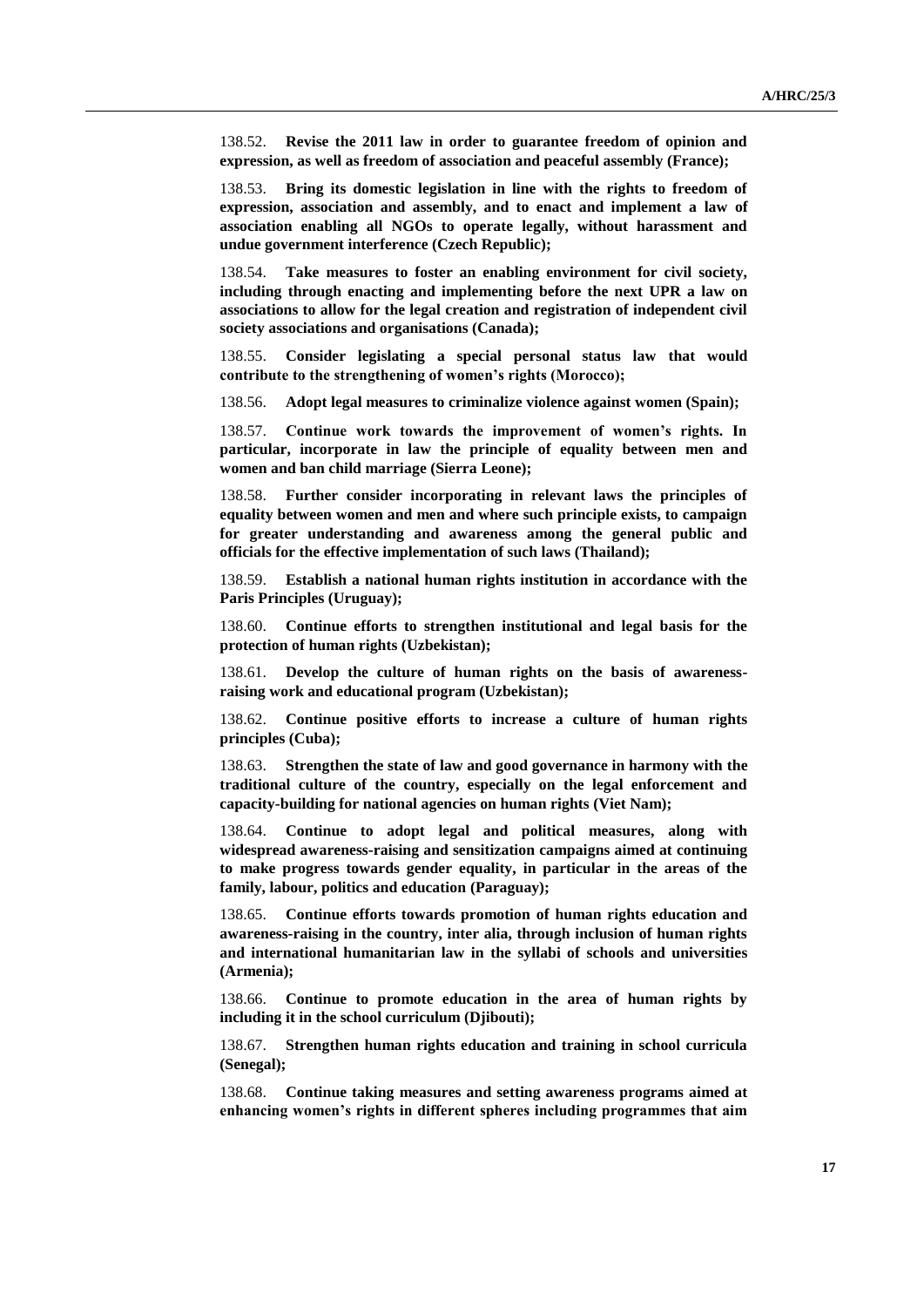**at clearing the misconception between Islamic sharia and negative cultural norms (Egypt);**

138.69. **Establish training programmes for judges focusing on Saudi Arabia's international human rights obligations (Sierra Leone);**

138.70. **Ensure the victims of domestic abuse immediate access to mechanisms of protection and redress, inter alia, by providing the victims with shelters, by ensuring investigation of abuses, and by training law enforcement officials (Finland);**

138.71. **Further promote equal treatment between women and men by increasing national awareness campaigns on gender equality, especially on women's rights (Cambodia);**

138.72. **Further its endeavours with regard to the smooth and productive activities of the National Anti-Corruption Commission and the Standing Committee on Trafficking in Persons (Azerbaijan);**

138.73. **Educate domestic workers on regulations regarding domestic workers by making it available in all languages and take all necessary measures to implement the regulations in practice (Bahrain);**

138.74. **Enact procedural mechanisms for application of the Child Protection Act and to continue delivering awareness programs on combating domestic violence (Slovenia);**

138.75. **Explore the possibility of elaborating and adopting a national policy for gender equality in accordance with the international instruments in this area to which Saudi Arabia is a party (Colombia);**

138.76. **Continue to put into practice the recommendations accepted in the Universal Periodic Review of 2009 (Spain);**

138.77. **Put in place mechanisms to follow up on UPR recommendations and that make it possible to verify the implementation and impact of norms and measures adopted to promote equality of rights (Colombia);**

138.78. **Continue the cooperation with the United Nations and its mechanisms in areas of technical training related to human rights (Kuwait);**

138.79. **Inform the Council on the relevant mechanisms on the Kingdom's progress in the field of dissemination of human rights culture and human rights education (Romania);**

138.80. **Set up programs and plans to enhance training and raise awareness among the workers in the area of combating human trafficking (Qatar);**

138.81. **Continue its mutually beneficial cooperation with the United Nations human rights mechanism (China);**

138.82. **Reduce the backlog of the submission of reports to treaty bodies (Chad);**

138.83. **Provide all outstanding reports to the treaty bodies and respond to the long-standing requests for visits by special procedures (Sierra Leone);**

138.84. **Extend the standing invitation to all thematic special procedures (Bosnia and Herzegovina);**

138.85. **Respond positively to the special procedures requesting a visit to the country (Czech Republic);**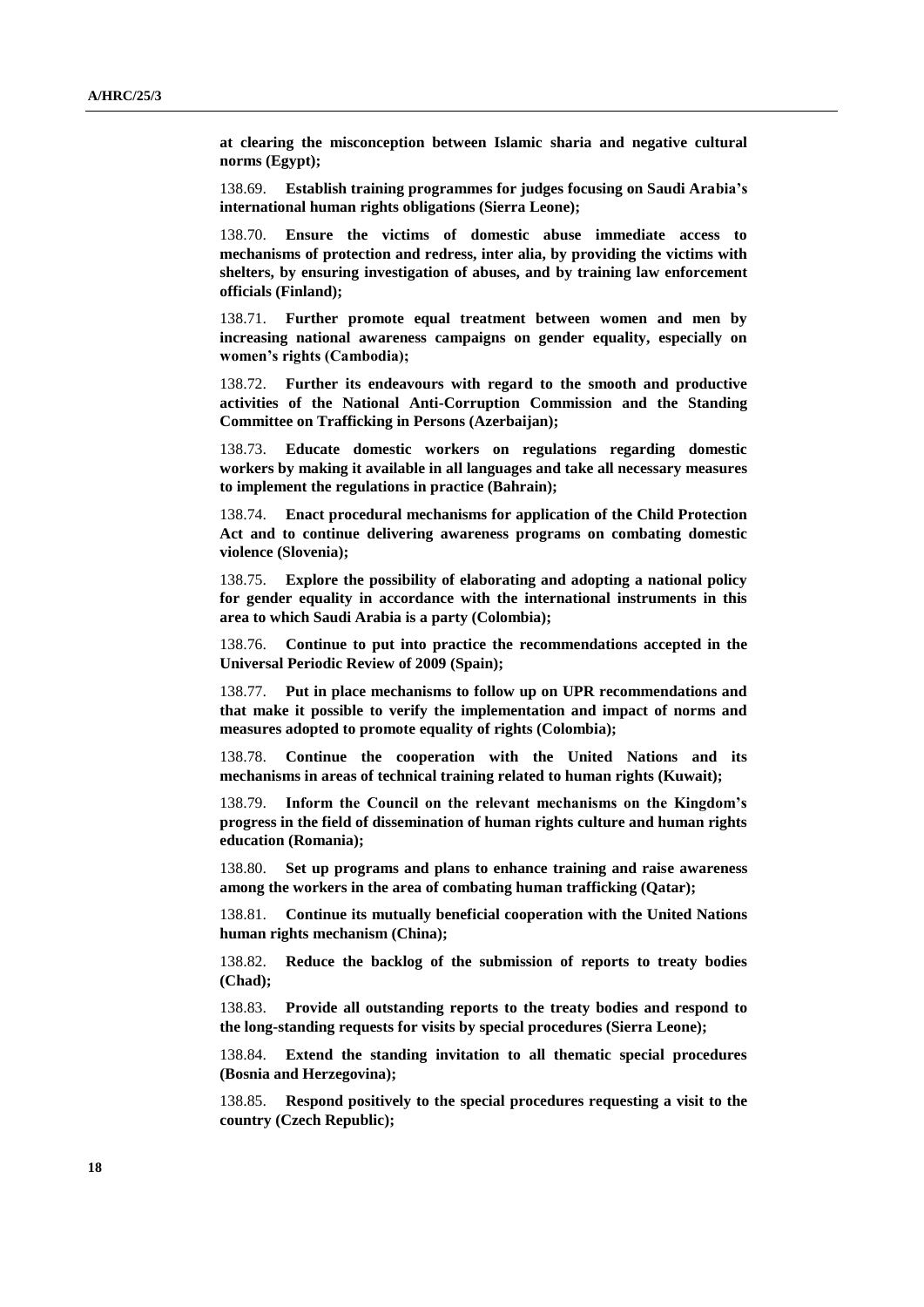138.86. **Invite the Special Rapporteur on the human rights of migrants and the Special Rapporteur on contemporary forms of slavery to assess the situation of domestic migrant workers (Chile);**

138.87. **Enhance cooperation with the human rights special procedures (Albania);**

138.88. **Continue to strengthen its cooperation with the special procedures of the Human Rights Council by responding positively to the pending visit requests and eventually consider extending a standing invitation to all the special procedures mandate holders (Latvia);**

138.89. **Extend an invitation to visit to the Working Group on the issue of discrimination against women in law and in practice to visit (Mexico);**

138.90. **Continue constructive cooperation with the Office of the United Nations High Commissioner for Human Rights to build national capacities in order to protect and promote human rights within the framework of the Memorandum of Understanding signed between them in 2012 (Qatar);**

138.91. **Continue the cooperation with OHCHR in order to improve the capacity of the national institutions of human rights (Romania);**

138.92. **Put an end to all forms of discrimination against women, both in law and in practice (Belgium);**

138.93. **Continue to provide more concern on discrimination against gender, and also continue its efforts in combating discrimination against women (South Sudan);**

138.94. **Protect human rights of all individuals without any discrimination based on gender, origin, religion or customs (France);**

138.95. **Give full legal identity to all women residing in the Kingdom (Norway);**

138.96. **Continue its efforts with a view to ensuring equality of all before the law and to guaranteeing equal citizenship rights to women and men (Togo);**

138.97. **Launch additional awareness programmes that aim at enhancing the degree of awareness of women's rights and address the misconception between sharia law and negative cultural patterns (Oman);**

138.98. **Take further measures to protect and promote women's rights, particularly in the fields of female employment, education, health and legal capacity (Turkmenistan);**

138.99. **Continue the measures aimed at achieving the elimination of existing patriarchal and gender stereotypes, with respect to the roles and responsibilities of men and women in the family and society (Argentina);**

138.100. **Take urgent steps to abolish the system of guardianship (Denmark);**

138.101. **Continue to make efforts to abolish the practice of male guardianship over women (Republic of Korea);**

138.102. **Dismantle the system of male guardianship and allow women to freely travel, work, study, marry and access health care and other public services (Australia);**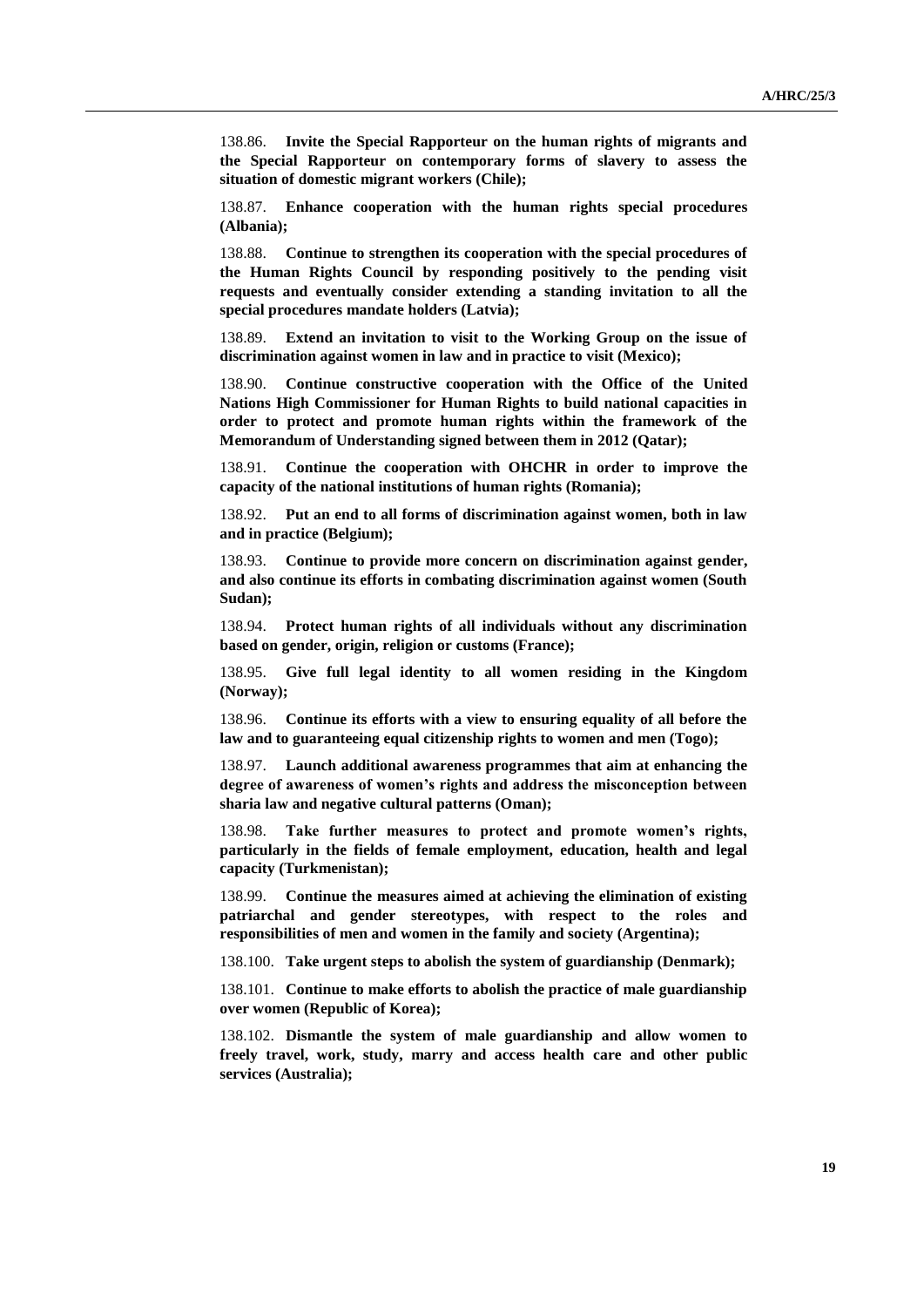138.103. **Continue the progress underway and introduce further steps to achieve gender equality, in particular the abolishment of the system of male guardianship (New Zealand);**

138.104. **Put an end, by royal decree, to the system of guardianship of adult women (Switzerland);**

138.105. **Take steps to remove the guardianship system, when it results in a limitation of the full exercise and enjoyment of the rights and freedom of women (Costa Rica);**

138.106. **Proceed with the promulgation of the necessary laws in order to abolish the male guardianship system while, in parallel, the stereotypes affecting women's enjoyment of their rights, including their personal status law, should be remedied (Greece);**

138.107. **Repeal the legal guardianship system for adult women (Italy);**

138.108. **As a step to advance the situation of women, abolish the principle of guardianship over women (Sweden);**

138.109. **Take measures to end the practice of guardianship and abolish existing legal provisions that require a guardian's authorization (Senegal);**

138.110. **Intensify efforts to put an end to the male guardianship system over women, modify negative stereotypes and cultural practices that discriminate against women and carry out the necessary legislative changes, including to make it possible for women to drive vehicles (Uruguay);**

138.111. **Allow women to participate fully and equally in society by abolishing the guardianship system, appointing more women to positions of authority, and increasing freedom of movement (United Kingdom of Great Britain and Northern Ireland);**

138.112. **Prohibit Government employees from requesting guardians' permission to allow women to conduct official business, particularly in situations such as filing complaints for domestic violence (Ireland);**

138.113. **Continue efforts to promote gender equality and strengthen the role of women in society (Ukraine);**

138.114. **Continue efforts to promote the empowerment of women and the protection of their rights (Sri Lanka);**

138.115. **Continue its on-going efforts to safeguard the rights of women and children (Brunei Darussalam);**

138.116. **Adopt appropriate and concrete measures to address the issue of discrimination and exploitation of migrant workers (Uganda);**

138.117. **Taking into account the section in the national report relative to the fight against discrimination and the promotion of freedom of opinion and expression, strengthen action to ensure the effective implementation of legislation against discrimination and religious violence (Argentina);**

138.118. **Abolish the death penalty (Paraguay);**

138.119. **Declare a moratorium on the death penalty (Slovenia); introduce a moratorium on the death penalty (Sweden); observe a de facto moratorium on executions, in line with the international trend (Italy); adhere to the global**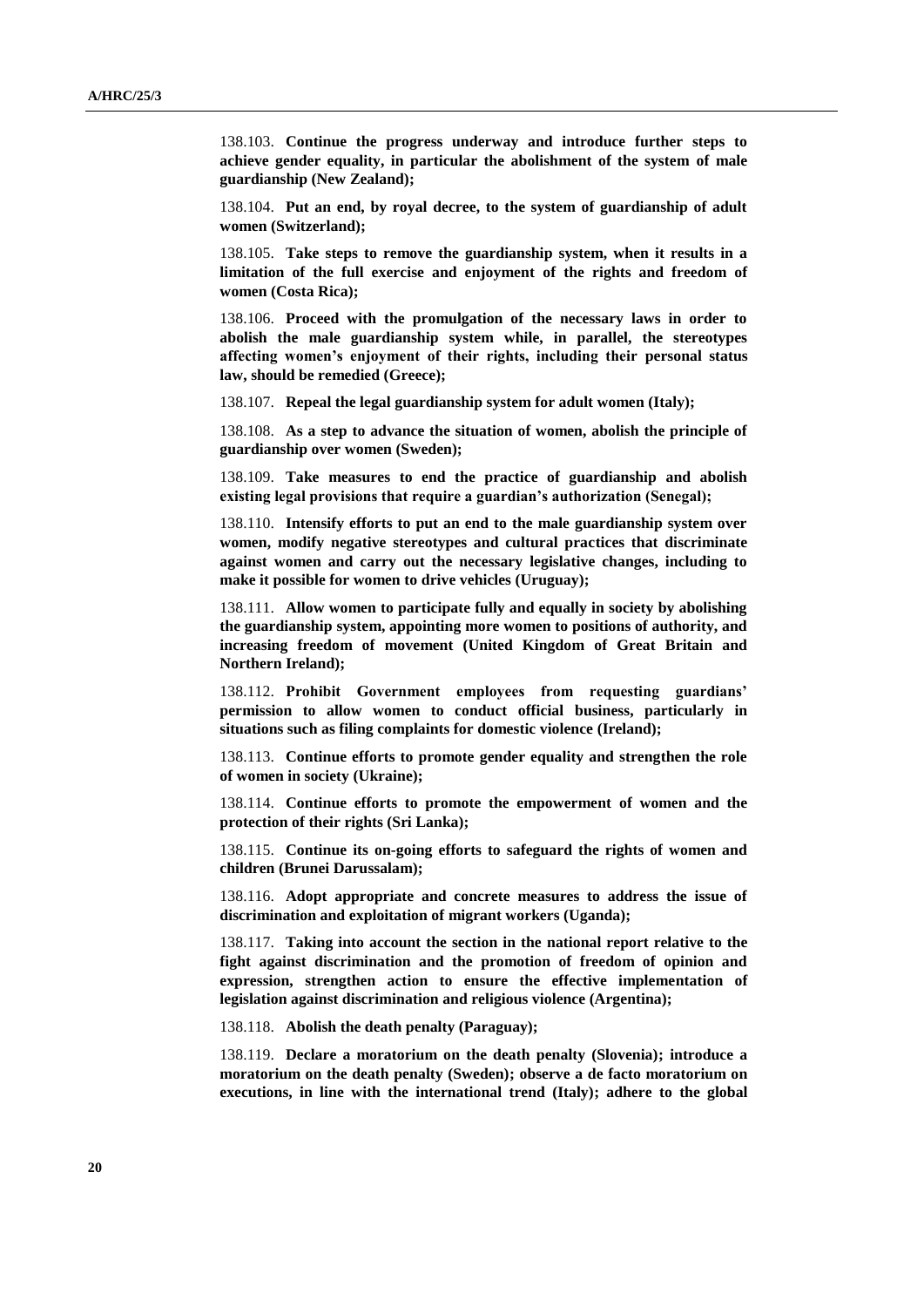**trend against the capital punishment by establishing a moratorium on its use (Poland);**

138.120. **Consider as a first step to establish a moratorium on the death penalty with a view to its abolition (Slovakia); adopt a moratorium on executions as a first step to the abolition of the death penalty (Spain);**

138.121. **Announce a moratorium on the death penalty with a view to its eventual abolition. Pending this, take appropriate steps to reduce the application of the death penalty, observing due process of law in all judicial proceedings (Germany);**

138.122. **Declare a moratorium on the death penalty and accede to the Second Optional Protocol to the ICCPR (Australia);**

138.123. **Carry out further efforts to increase the transparency and openness of legal proceedings contemplating death sentences (Italy);**

138.124. **Establish a moratorium on the use of the death penalty with a view to abolition, and in the meantime, immediately stop imposing the death penalty on anyone under the age of 18; bring the law and judicial practices in line with international fair trial guarantees and reduce the number of crimes which carry the death penalty as sanction (Lithuania);**

138.125. **Establish alternative punishments to the death penalty and suspend the application of the death penalty for less serious offences and for people who were minors at the time of the crimes, in the perspective of a moratorium on executions (France);**

138.126. **Abolish the death penalty for all individuals considered as minors under international law (Switzerland); ensure that capital punishment is not imposed for offences committed by persons under 18 years of age (Austria);**

138.127. **Refrain from imposing the death penalty, corporal punishment and life imprisonment for crimes committed by persons under the age of 18 (Czech Republic);**

138.128. **Abolish juvenile death penalty and corporal punishment (Albania);**

138.129. **Abolish completely the penalty of corporal punishment (Switzerland); abolish corporal punishments such as lashes and amputation (Sweden);**

138.130. **End the practice of executing children and bring the law and judicial practices into line with fair trial guarantees in international standards (Norway);**

138.131. **Continue its measures in combating human trafficking through the effective implementation of its Trafficking in Persons (Offences) Act (Cambodia);**

138.132. **Ensure protection of victims of trafficking in human beings, in particular children, by providing assistance and social reintegration services, and by advancing cooperation with countries of origin and transit (Republic of Moldova);**

138.133. L**ook into the issue of trafficking in children who are exploited and used for the purpose of begging, in cooperation with countries of origin (United Arab Emirates);**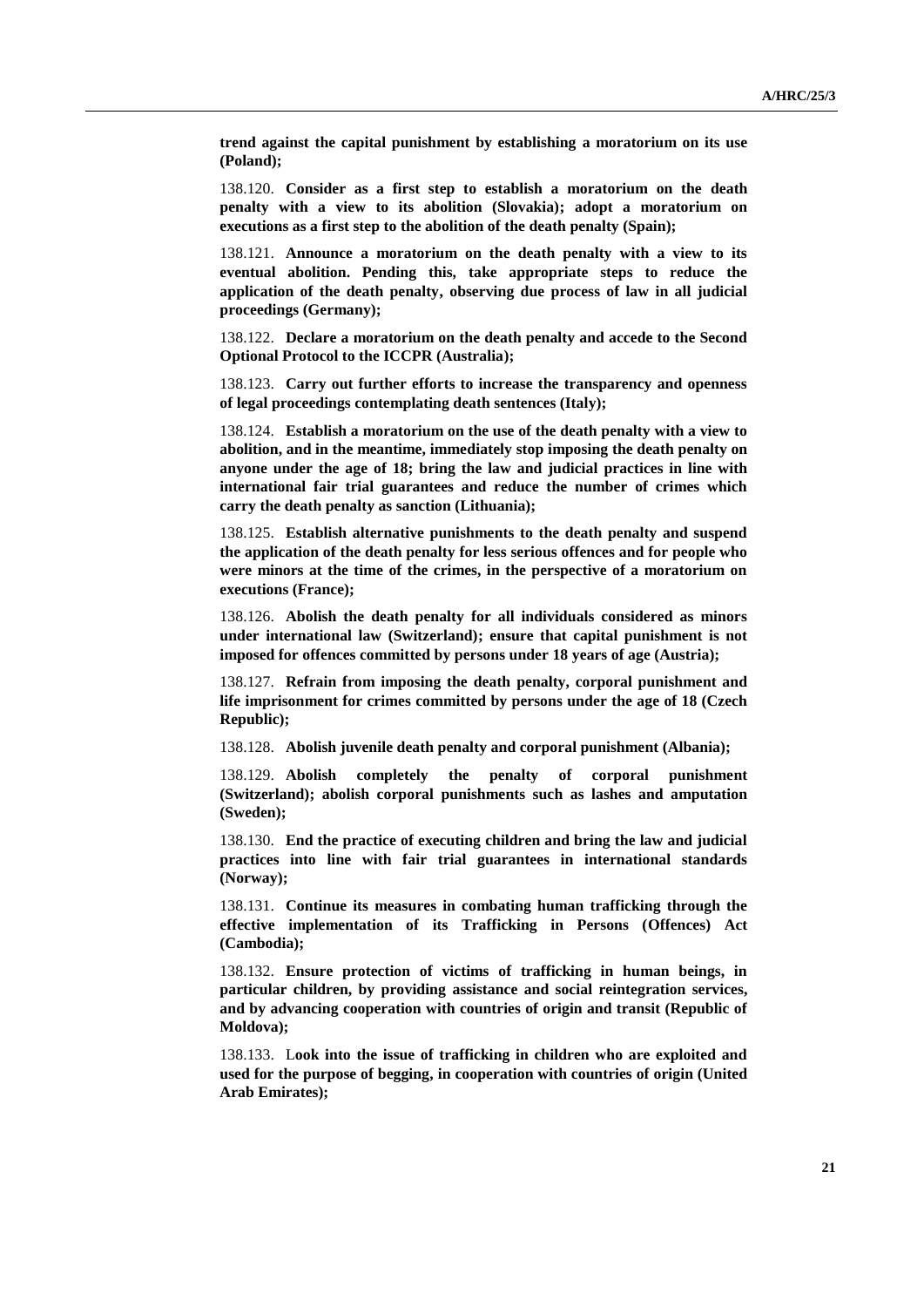138.134. **Continue efforts to combat violence against most vulnerable groups, especially women (Lebanon);**

138.135. **Take further measures to fully and effectively implement the law that detail enforcement and redress mechanisms for women and children facing domestic violence (Lithuania);**

138.136. **Enforce legislation that criminalizes all forms of violence against women, including the Protection from Harm Act, and establish a system of regular data collection on such crimes (Republic of Moldova);**

138.137. **Reiterate its recommendations to guarantee the right to freedom of expression and conscience of all representatives of civil society, including religious minorities, and to revise the judgments against the prisoners who were convicted for having freely expressed their opinion (Switzerland);**

138.138. **Redouble its efforts to tackle the practice of forced and early marriage (Italy);**

138.139. **Continue to protect and promote the rights of imprisoned persons so as to make conditions and places of detention more humane (Djibouti);**

138.140. **Genuine and full commitment to its commitments pursuant to the International Convention against the Recruitment, Use, Financing and Training of Mercenaries, as these activities have destructive impacts on human rights (Syrian Arab Republic);**

138.141. **Continue with its efforts to reform the judicial system and its practices and further examine ways by which certain legal provisions are aligned with international human rights standards (Cyprus);**

138.142. **Continue its activities in the field of the judicial and legislative reforms for speeding up the pace of litigation and judgement enforcement (Azerbaijan);**

138.143. **Take further steps to ensure the full implementation of the protection from abuse system law. This would call for a clear definition of abuses and harms under the law, so that it can provide an effective mechanism and guarantee for the protection of victims (Denmark);**

138.144. **Provide maximum judicial transparency, for example by allowing officials of third countries to attend public trials at criminal and security courts (Netherlands);**

138.145. **Further promote access to remedy for victims of human rights violations (Japan);**

138.146. **Continue efforts to build and develop judicial capacities through training for judges and intensify efforts to strengthen the role of the judiciary (Nigeria);**

138.147. **Ensure that all individuals are afforded due process of law, informed of charges brought against them, and given a timely and transparent trial (United States of America);**

138.148. **Maintain the practice whereby the Ministry of Justice pays the fees of counsel for accused persons who are unable to pay, as well as the presence of the media and persons interested in human rights during trial hearings (Nigeria);**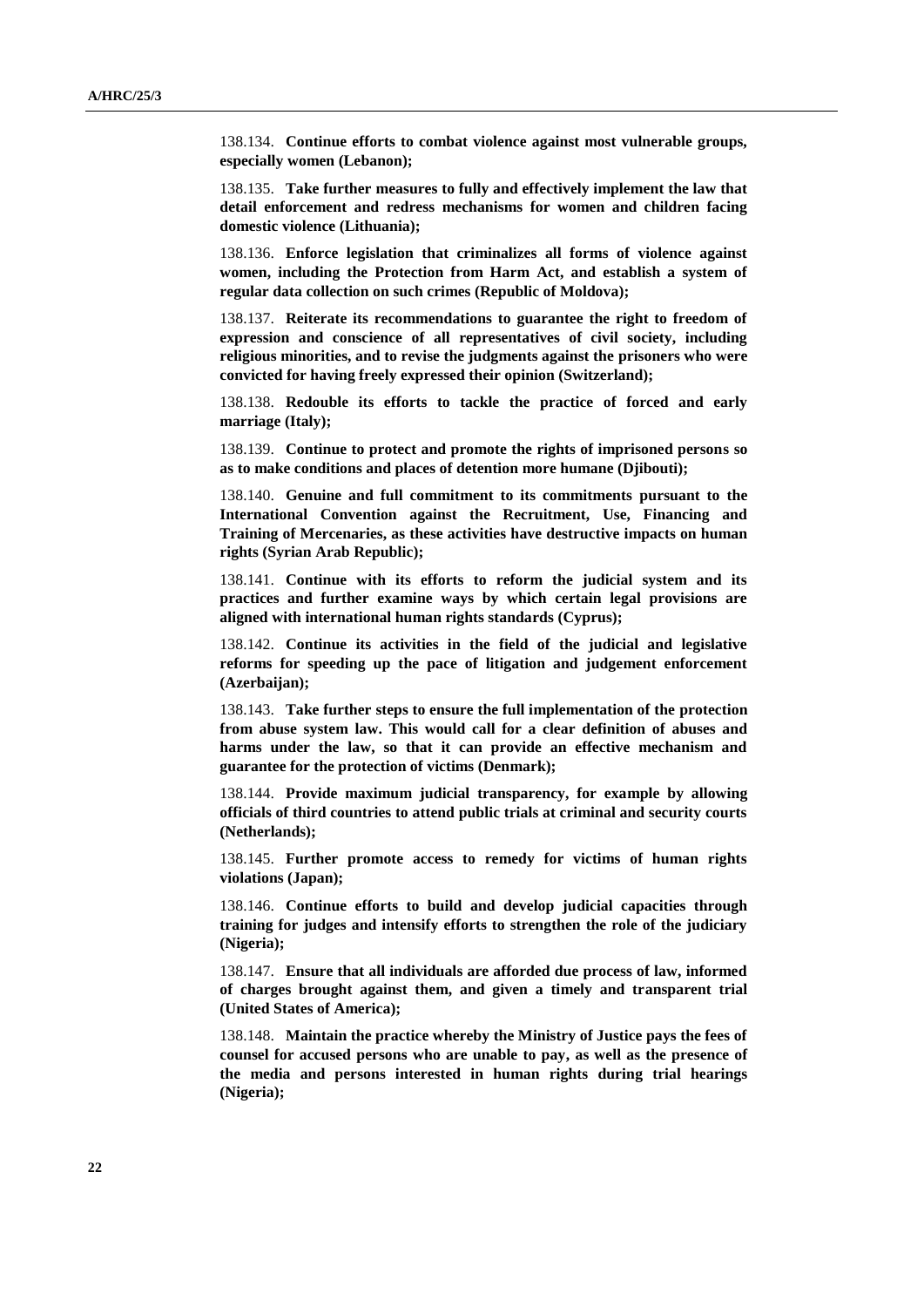138.149. **Continue enhancing the principle of public trials, and monitoring them in a way that does not contradict the independence of the judiciary and fair trials, including allowing [the public] to attend court hearings (Jordan);**

138.150. **Continue to take into account the judicial principles as a complimentary measure to international standards and documenting these measures (Jordan);**

138.151. **Guarantee due process, prohibit in law the use of torture and other forms of cruel treatments, in accordance with the Convention against Torture (France);**

138.152. **Implement legal reforms recognizing a legally-defined age of minority that prevents early and forced marriage, detention of minors as adults and exposure of minors to the death penalty (Australia);**

138.153. **Implement legal reforms to promulgate a criminal code, ensure transparent and fair criminal trials, and prevent arbitrary, secret and indefinite detention and torture in custody (Australia);**

138.154. **Ensure that the judicial and law enforcement system is not abused to harass individuals for expressing their political or religious views (Czech Republic);**

138.155. **Speed up the process of an alternative penal system and ensure that this system includes treatment of juvenile delinquency in line with the Convention on the Rights of the Child and the comments of the Committee on the Rights of the Child (United Arab Emirates).**

138.156. **Ensure implementation in practice of laws and regulations to which juvenile offenders are subject, including the prompt access of juveniles to legal counsels, their separate detention and the enrolment of juveniles in appropriate school and training programmes while in custody (Cyprus);**

138.157. **Take all the necessary measures to effectively implement the law against domestic violence (Belgium);**

138.158. **Provide a fair judicial process for female domestic workers who commit crimes punishable under the Saudi law (Pakistan);**

138.159. **Continue with its efforts to combat corruption (Singapore);**

138.160. **Intensify efforts to promote the principle of transparency in their endeavour to combat corruption (Malaysia);**

138.161. **Work with positive interaction with regard to the requests to recover stolen assets, and extradite those involved in the violations of human rights and corruption cases (Tunisia);**

138.162. **Grant equal citizenship rights to women and men (France);**

138.163. **Guarantee birth registration for all boys and girls without discrimination of any kind (Mexico);**

138.164. **Remove all obstacles to freedom of expression and movement against human rights defenders, including all travel bans (Norway);**

138.165. **Protect freedom of religion or belief of all people living in the country (Romania);**

138.166. **Continue its tremendous efforts to improve the level of protection and services provided for pilgrims (Malaysia);**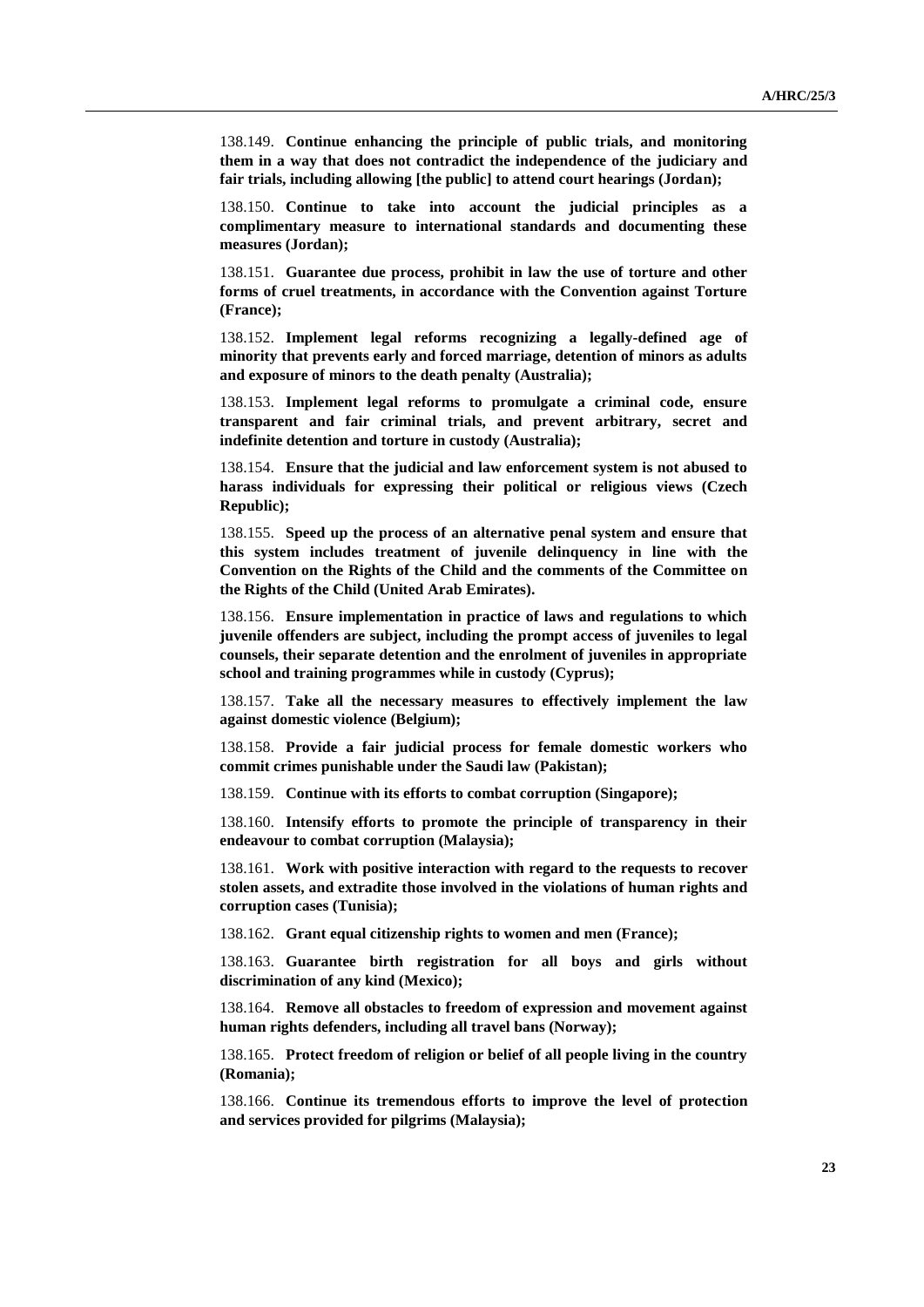138.167. **We appreciate the Kingdom's role in facilitating hajj and omra, and we commend the efforts the kingdom is taking and recommend they continue those efforts (Sudan);**

138.168. **Take necessary measures to ensure the effective enjoyment and protection of the right to freedom of religious belief, with a view to promoting the equality of all peoples and respect for all faiths (Canada);**

138.169. **Continue enhancing the legal protection of freedom of religion and belief, aiming at gradually allowing the public practice of all faiths and beliefs (Italy);**

138.170. **Respect freedom of expression and association, and restrict to the extent strictly necessary the use of criminal prosecutions against people who make use of such rights (Belgium);**

138.171. **Guarantee freedom of opinion, expression and belief and refrain from preventing Syrian pilgrims from practicing their religious duties as it constitutes a flagrant violation of freedom of belief and religion as one of the basic freedoms (Syrian Arab Republic);**

138.172. **Allow the registration of NGOs that are active in the human rights area, both at the legal and practical level (Belgium);**

138.173. **Strengthen human rights training for NGOs and help them to carry out their work professionally and objectively (China);**

138.174. **Refrain from exercising oppression and vengeance against legal activists and those demanding political reforms, the release of all detainees who are held without due cause, and guarantee the rights of prisoners and detainees through fair and just trials (Syrian Arab Republic);**

138.175. **Adopt appropriate measures to disseminate widely and ensure full observance of the Declaration on Human Rights Defenders (Norway);**

138.176. **Redouble efforts to achieve a greater participation of women in remunerated employment, which goes beyond the area of teaching or the education sector, and that includes leadership positions in both the public and private spheres (Ecuador);**

138.177. **Carry out properly follow-up measures to guarantee meaningful progress in the area of women's public and political participation (Indonesia);**

138.178. **Continue to expand the opportunities for women's political and public participation, employment and education (Nigeria);**

138.179. **Exert more effort to enable women's participation in the political and the public life, and eliminating the barriers that prevent women from enjoying their rights, whether cultural or societal (Oman);**

138.180. **Continue actions in ensuring the participation of women in political and public life in order to eliminate existing barriers in the way of guaranteeing, promoting and protecting the rights of women in line with the international standards (Russian Federation);**

138.181. **Continue to implement appropriate measures to promote further participation of women in various sectors of society and women's employment both within Government and in the private sector (Japan);**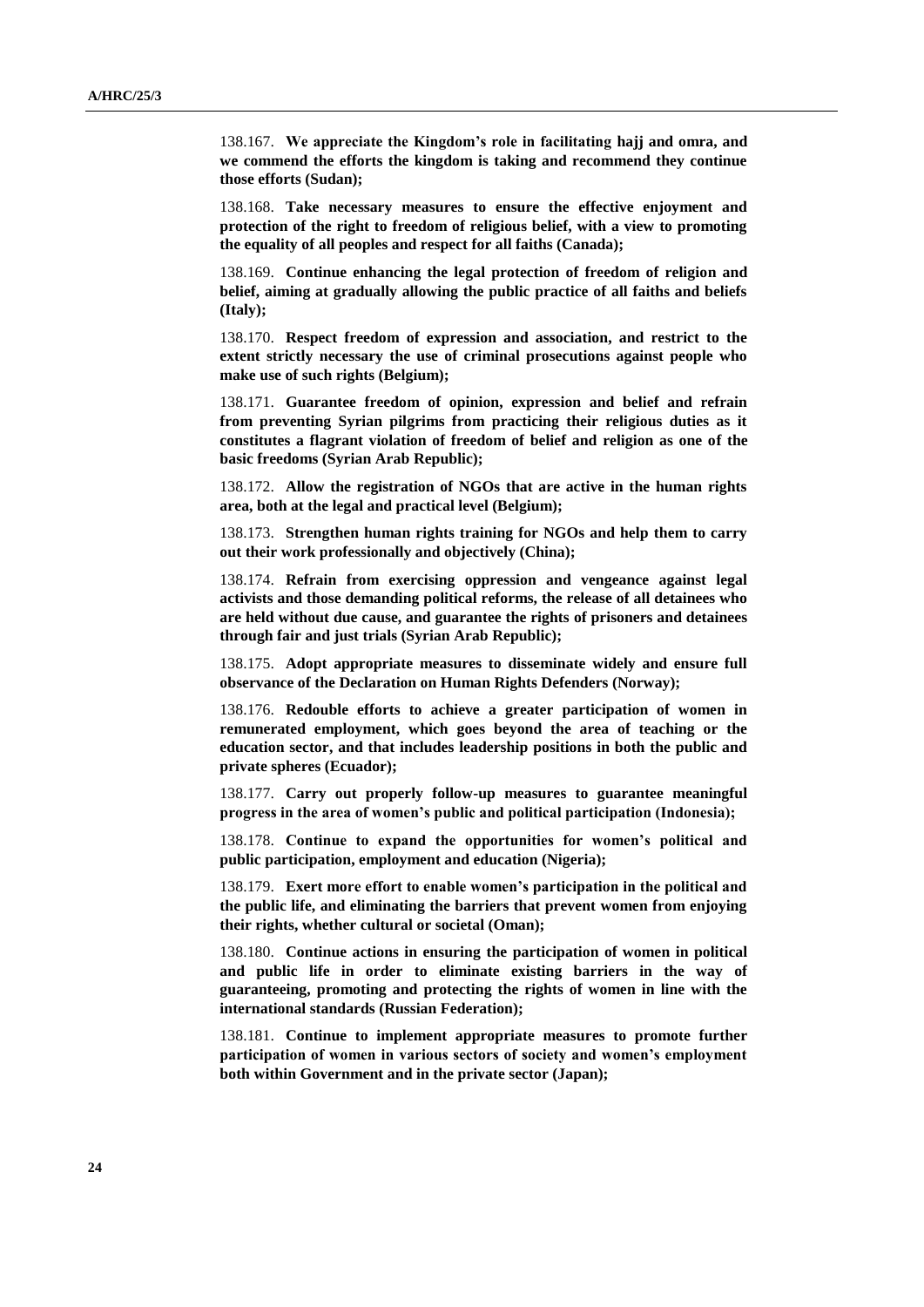138.182. **Take additional measures that aim at implementing labour laws that the Kingdom has ratified, especially those regarding ending all sorts of discrimination at work and equal remuneration (Egypt);**

138.183. **Ensure women's equal access to employment (Poland);**

138.184. **Take additional measures aimed at protecting and promoting women's rights in education, health and work sectors, as well as the legal capacity for women (Morocco);**

138.185. **Continue taking measures to promote social and cultural rights (Uzbekistan);**

138.186. **Continue promoting its social programmes for the greater good of its people (Venezuela (Bolivarian Republic of));**

138.187. **Continue promoting the right to health of its citizens, particularly maternal and child health services (Brunei Darussalam);**

138.188. **Continue efforts in providing full access to health services for the general population (Turkey);**

138.189. **Make progress in the implementation of legislative measures to ensure the prohibition of discrimination in education, in order to protect minority groups and promote gender equality (Chile);**

138.190. **Continue to take necessary measures to combat discrimination in the area of education (State of Palestine);**

138.191. **Continue to promote gender equality and the empowerment of women especially through access to quality education (Singapore);**

138.192. **Further increase the attendance of girls in secondary and higher education and the participation of women in the professional sphere (Turkey);**

138.193. **Pass legislation guaranteeing the right of religious minorities to build and maintain places of worship (Austria);**

138.194. **Give due attention to the issue of the practice of sponsorship for foreigners, considering that this practice can give rise to serious human rights violations of foreign workers (Republic of Korea);**

138.195 **Expand the scope of the Labour Code to include all migrant workers (New Zealand);**

138.196. **Continue the efforts in ensuring the rights of the migrant workers, including in terms of access to all social and health services (Republic of Moldova);**

138.197. **Continue to take measures for the increased protection of the rights of migrant workers (Nigeria);**

138.198. **Step up efforts to protect the rights of migrant workers (Sierra Leone);**

138.199. **Continue policies for protecting the rights of migrants (Tajikistan);**

138.200. **Continue the efforts in favour of migrant workers (Senegal);**

138.201. **Strengthen efforts to ensure the rights of migrants (Somalia);**

138.202. **Strengthen measures with a view to ensuring the rights of migrant domestic workers (Sri Lanka);**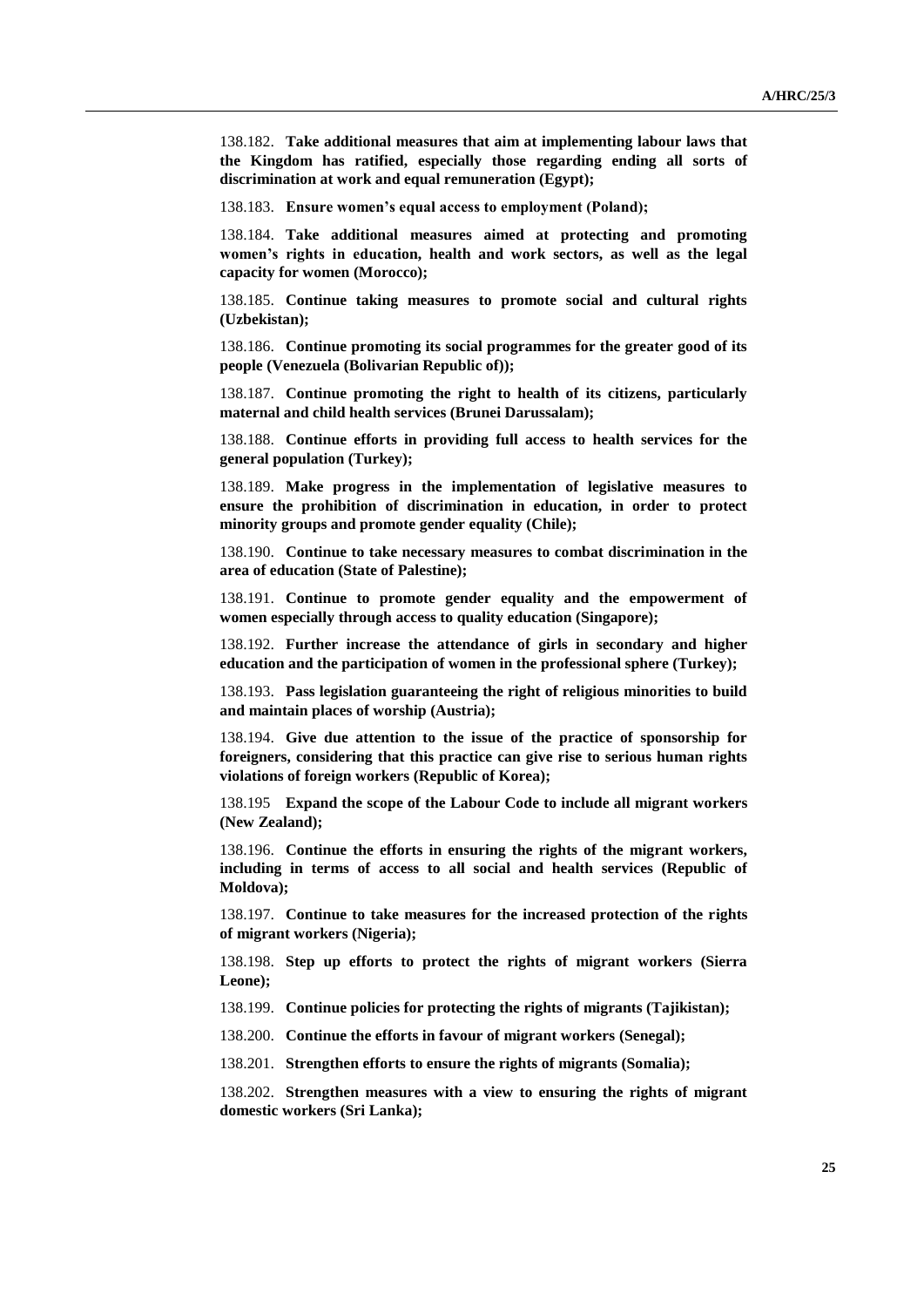138.203. **Reform the status of migrant workers in order to ensure the protection of their rights against all forms of discrimination (France);**

138.204. **Intensify the ongoing awareness-raising measures with the aim of protecting and promoting the rights of migrant workers (Indonesia);**

138.205. **Further the work on various ministerial decisions and the implementation of monitoring mechanisms on protection of migrant workers from human rights violation (Ethiopia);**

138.206. **Establish an accessible complaint mechanism, such as a free phone service, to which migrant workers can confidentially report instances of abuse and exploitation, as well as seek assistance (New Zealand);**

138.207. **Take every possible measure to protect the legal and financial rights of expatriate workers in the Kingdom (Ethiopia);**

138.208. **Take all possible measures to protect the rights of expatriate workers, particularly the means for legal redresses (Pakistan);**

138.209. **Take all necessary measures to protect rights of migrant workers, especially those regarding means of remedies (Egypt);**

138.210. **Implement effectively the regulation on domestic workers and persons with similar status and provide the migrant workers with adequate protection from abuse in the part of employers (Kyrgyzstan);**

138.211. **Protect all workers from abuse by prosecuting perpetrators of labour abuses, adopting laws to protect victims, and better apprising foreign workers of their legal rights and remedies (United States of America);**

138.212. **Take all necessary measures to protect the rights of all migrant workers especially the means for redress (Bahrain);**

138.213. **Continue efforts to enhance the welfare of migrant workers, including the domestic workers, and further strengthen the mechanism to prevent their possible exploitation (Nepal);**

138.214. **Build on the positive measures in protecting the rights of the household service workers and continue to step up efforts to protect the rights of migrant workers and their families (Philippines);**

138.215. **Continue its priority and initiatives in the 9th National Development Plan, with more focus on equality, non-discrimination, rights to health, education, to just and favourable conditions of work for vulnerable groups of women, children, migrants, foreign workers, refugees and persons with difficulties (Viet Nam);**

138.216. **Ensure that legislation and administrative measures adopted to combat terrorism are fair and have review mechanisms (Mexico);**

138.217. **Update the council periodically about its efforts in combating terrorism (Lebanon);**

138.218. **Cooperate with other States in order to tackle the main root causes that attract the youngsters to the so-called jihadism, namely the provision of their socioeconomic and cultural rights (Somalia);**

138.219. **Genuine and full commitment to treaties combating terrorism and relative international resolutions to combat terrorism, its financing and support in all aspects (Syrian Arab Republic);**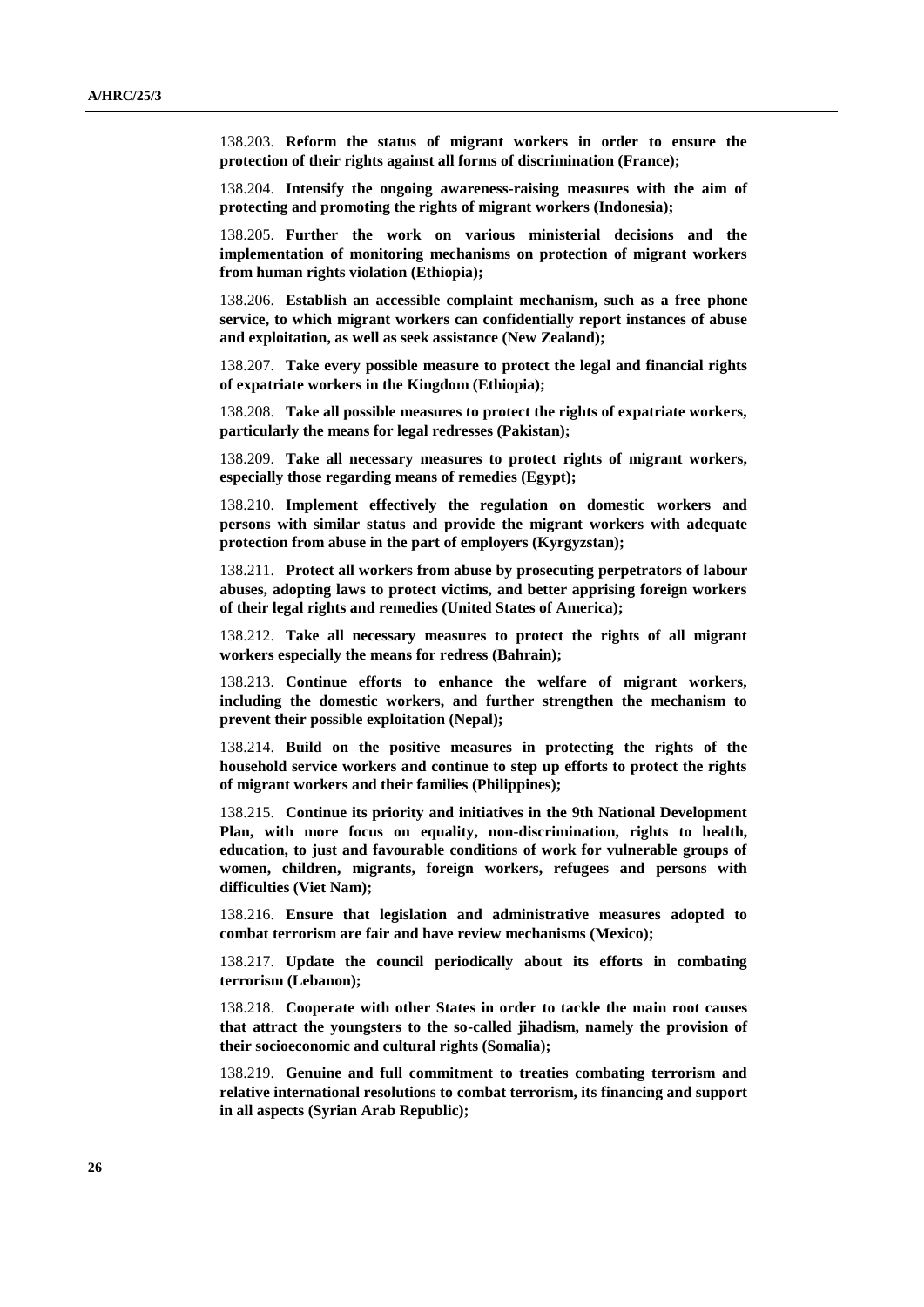138.220. **Exchange with other States its successful experience in the field of rehabilitation of surrenders, suspected and/or imprisoned persons for terrorism (Somalia);**

138.221. **Share its good practice in ensuring dignified housing to the most vulnerable groups (Venezuela (Bolivarian Republic of));**

138.222. **Share the methodology used in the elaboration of the national report as a good practice of the UPR (Venezuela (Bolivarian Republic of));**

138.223. **Engage in a structural human rights dialogue with the European Union at the political and technical level (Netherlands);**

138.224. **Activate the items listed in the Declaration of the Islamic Summit to promote Islamic solidarity and make it a reality where there is peace and coexistence (Sudan);**

138.225. **Commit to the principle of non-intervention in the internal affairs of other States as it is related to the achievement of social, economic, cultural and political development of all States (Syrian Arab Republic).**

139. **All conclusions and/or recommendations contained in the present report reflect the position of the submitting State(s) and/or the State under review. They should not be construed as endorsed by the Working Group as a whole.**